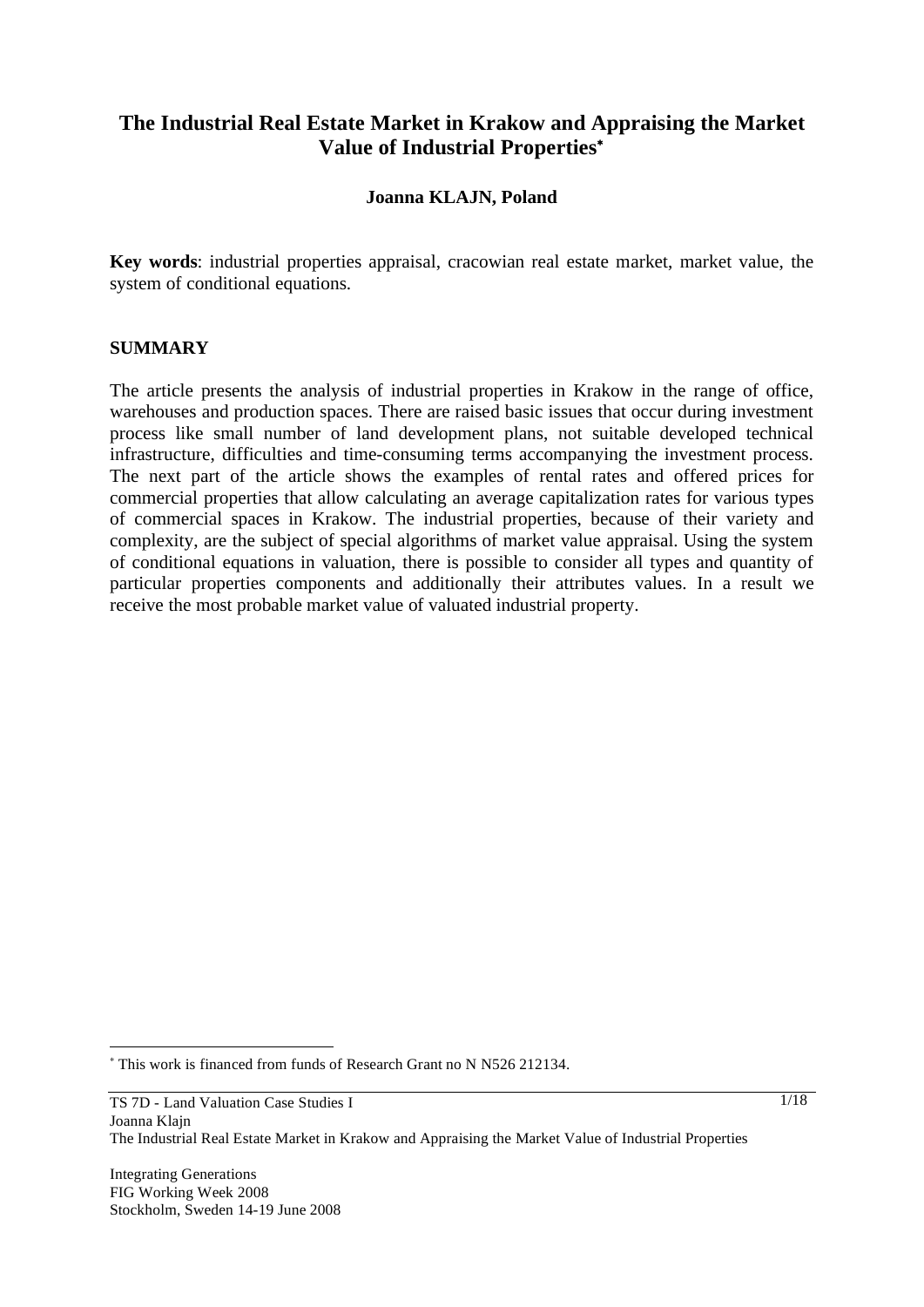# **The Industrial Real Estate Market in Krakow and Appraising the Market Value of Industrial Properties**

## **Joanna KLAJN, Poland**

#### **1. INTRODUCTION**

Analyzing the industrial real estate market in Krakow, there's noticed high growth of investment interests in this filed of economy. The biggest influence on that situation is attributed to Poland's accession to European Union, which contributed to barter growth, foreign capital inflow and various fields of market development.

Most of studies concern changes taking place in residential market, as well as apartments, built-up areas and un-built areas, what evident from the biggest group of participants on this market. Worth of attention is also commercial and industrial real estate market, because significant changes occurred also on this area in the range of high rate of changes, especially demand for office, warehouse and production space growth.

Krakow, because of his architectonic and antique values, is not on the list of top most industrial cities in Poland. This part of economy developed mainly in postwar time, when the one of the biggest investments in the scale of the country, was called that time Lenin's Steelworks building. Among various branches of industry, that occur on Krakow area and its region, the most popular are: metallurgical, textile industry, food industry, chemical, pharmaceutical, electromechanical and engineering industry.

### **2. LOCATION ANALYSIS**

.

l

The industrial buildings location in Krakow is strongly dependent from city's nature, which is first of all the cultural, scientific and sacred centre. All arising investments have to urbanized harmonize with the form of surrounding space. Therefore only few production plants which are situated in the central part of the city. These are objects, which were built dozen years ago, like: Tobacco Plant, currently "Philip Morris", the old historic brewery, situated on more than two hectares land, cracovian power station located on Kazimierz area, currently not exploited in electric energy and heat production

One of the Krakow's industrial areas, which gather the most of industrial buildings, is Nowa Huta region, whose advantage is the largest amount of un-built and undeveloped land comparing to other city's districts, deficiency of ecological restrictions and good transport connection with cities from east and north site. Important in this matter is, that these areas, are located in greater distance from the city centre and in unattractive surroundings of steelworks so they are not interesting for residential properties purchasers. The next industrial investment regions are: Rybitwy, Czyzyny, Pychowice, land located along Zakopianska street and Balice.

 This work is financed from funds of Research Grant no N N526 212134.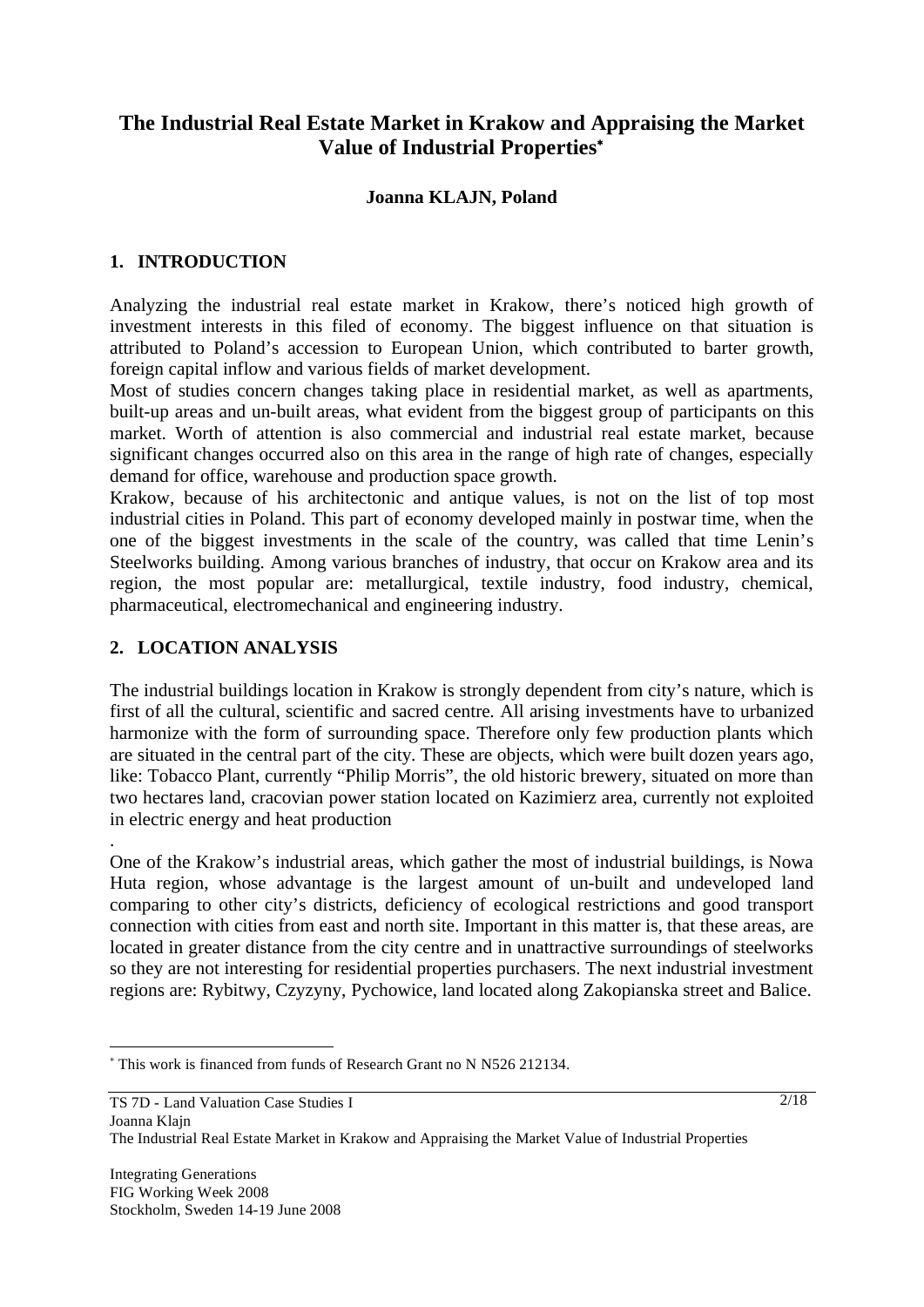In 1997 was formed Cracovian Technology Park, one of six currently running in Poland, whose purpose is creating suitable economic and organizational conditions for local and foreign investors, through tax allowances and access to educated academic staff and qualified experts. The Cracovian Technology Park, being a special economic zone, contains nine subzones, whose total area equals about 300 hectares, including around 87 hectares on Krakow territory. The basic purpose is development of advanced technology industry's sector, especially electronics, information technology, telecommunications etc. On the Nowa Huta's region, in Branice sub-zone, there are offered land for industrial plants development. The Czyzyny region, situated in the east part of the city, is reserved for scientific-research and office buildings, considering urban built-up nature.

A status of the special economic zone has also the office building in Bronowice, that's why investors can count on public help. The last element, assigned to Cracovian Technology Park, located in the city borders, is Pychowice area, which is situated in south-west part of Krakow. This region is planned for realization of modern industrial production buildings and services. One point of Krakow strategy concerns necessity the formation of proper condition for investors, which enable investments development and the growth of competitiveness in this range in relation to other polish regions. However there are some problems, which make difficult the realization planned investments. We can classify here most of all the lack of upto-date site developments plans, insufficient technical infrastructure developed, specific nature of the city, employment costs, public help in relation to tax allowances and simplifications in obtaining permits and necessary documents for beginning investment.

# **3. THE LOCAL SITE DEVELOPMENT PLANS**

The basis of investment planning is the choice of suitable location, which could guarantee satisfying access to technical infrastructure, adequate to projected task needs. However the problem appears already with industrial land searching. Small amount of valid land development plans make significant limitations during acceptable investment areas establishing. The decision of zoning regulations obtainment, in this situation, takes even one year in Krakow, what often discourages potential investors to take a risk connected with waiting time for that decision and additionally the lack of reliability about its settlements.

Possession of valid land development plans in Krakow is the ground for optimal land development, order preservation and cultural assets protection. The objective of plans passing, among other things, is speeding up the processes of activity coordination in spatial development, but in harmony with respect for monuments and environmental protection rules

At the end of 2006, valid land development plans were covering the 3 505 hectares, what is 10.7 % of total city's area and 62 plans had the planning procedure started. According to situation in January 2008, plans covered the region of 4 419 hectares, which is about 13% of total city's area, whereas the drafting plans were relating to 13 420 hectares area, which is 38 % city's area. *The map of local land development plans for Krakow* (picture 1) presents the regions of valid or drafting plans. Using green color are marked regions where the plans are

.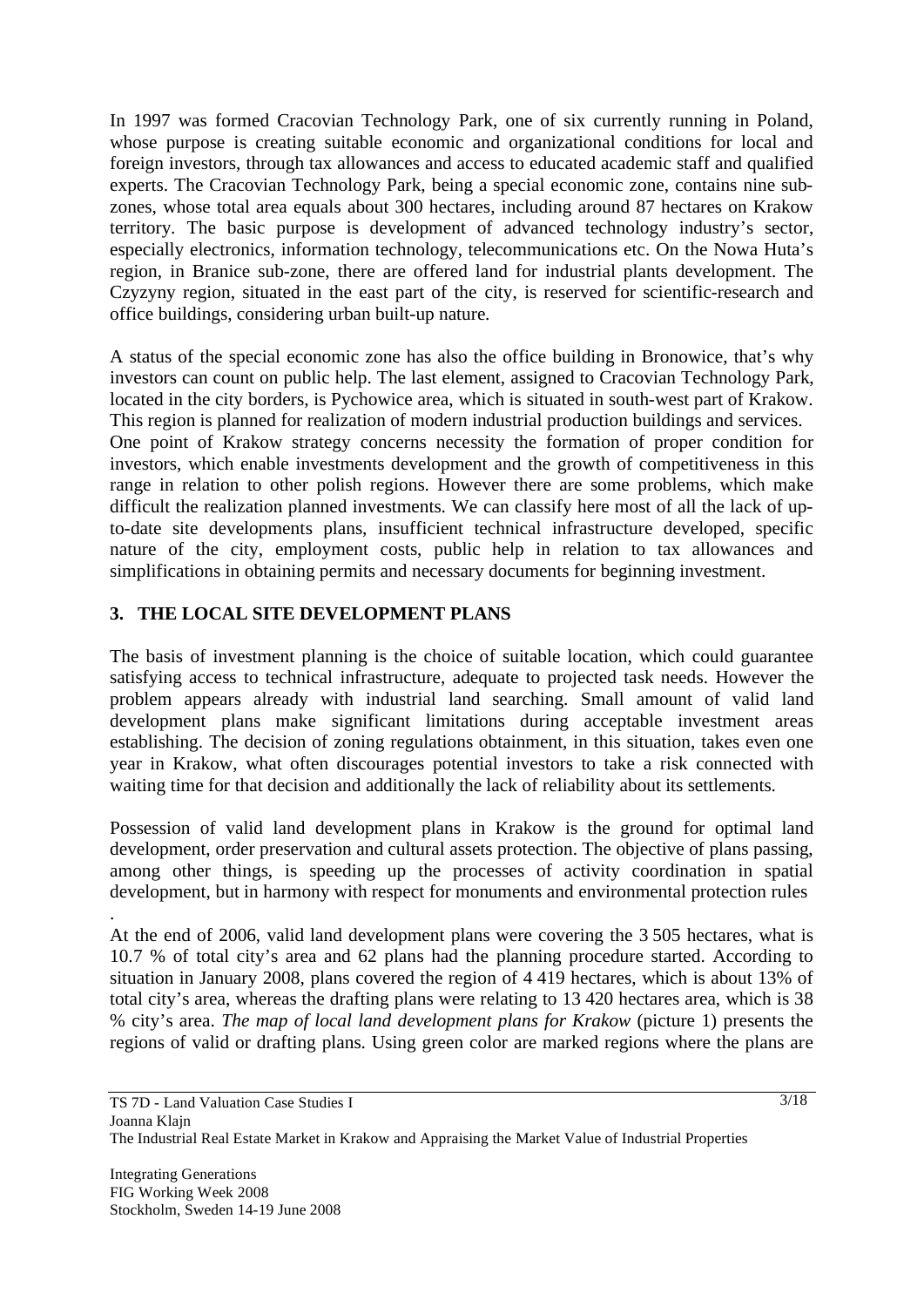drafting, red color - regions with valid plans and orange color - regions, where the plans are passed but resolutions are not legally valid yet.



**Picture 1.** The map of land development plans in Krakow

. *The source:* City Hall of Krakow, Spatial Development Office

According to data collected by City Hall of Krakow, in 2006 there were given 63 planning permissions for industrial buildings, what shows the much bigger interest comparing to last years, when 60 decisions were given in 2005 and 8 decisions in 2004. The amount of given building permissions were 13 in 2006, while in earlier years it was 80 in year 2005 and 6 in year 2004. It shows, that the biggest growth of industrial investments was in 2005, but the interest among real estate market participants, definite by the amount of given planning permissions, was significant in year 2006, what can have a result in great number of realized industrial buildings in 2007.

Most of regions, where industrial investments are already executed or lands located in special economic zone borders have land development plans. The problem related to insufficient number of local plans has influence also for prices of industrial lands. The difficulty is in value settlement when there's no specified land use of sold properties. There's only a possibility of relation to the study on the conditions of the district development, which settlements are binding during local plans preparing, relation to cadastre database, including information about sort of land use of particular plot and the area of property which is the subject of appraisal. It seems logical that a person who's buying a land of great area, over several hectares, in the region where are industrial buildings, in districts which are typically developed in that direction, won't be using it for residential purposes because of environmental limitations or unattractive neighborhood, and much more certain is that this land won't have agricultural use, specially if it's located in the city's borders. We could come to conclusion that in spite of local plan's lack and accepting the situation showed in cadastre, where particular land is an agricultural, it can be used in the future for industrial development.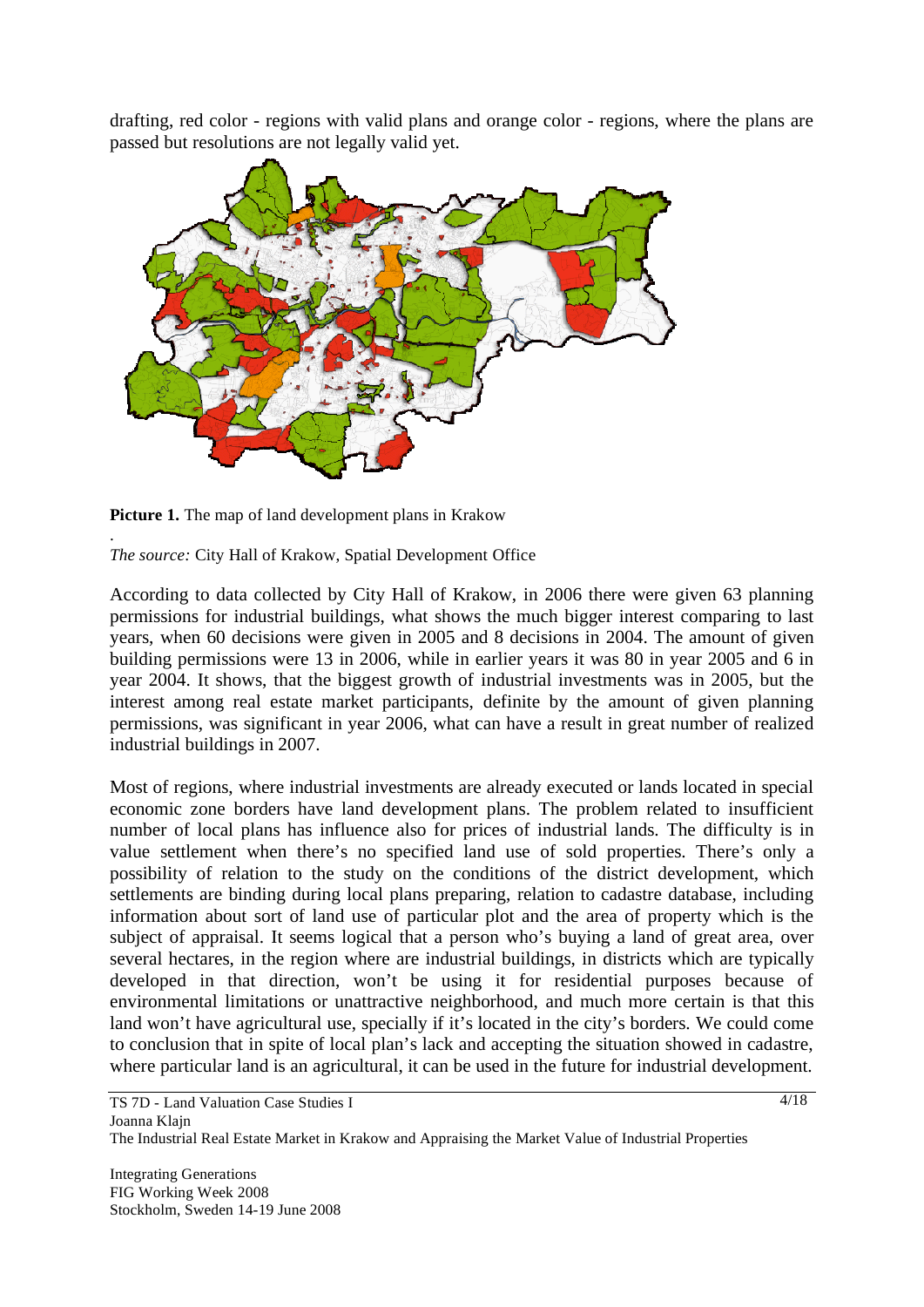In Krakow, the biggest un-built industrial properties possible for industrial gaining have around 20-30 hectares of total areas. Even lands, offered by Cracowian Technology Park are from 14 to 31 hectares. That is significant barrier for investors, who have plans of future expansion of their building and activity progress.

## **4. THE TECHNICAL INFRACTURE AND PUBLIC HELP**

Despite the fact, that the city has full technical infrastructural equipment as water pipe and sewerage network, telecom network, electrical power supply, gas network, the regions located on the outskirts of the city, where are large plots, there's not always an access to that kind of technical infrastructure.

The big part plays most of all transport network and its quality. Location of industrial plants along main roads, airports or railways reduces costs of material and products transport and contribute to time saving and are profitable for clients. Therefore, more and more investors move to suburban areas, at a distance to several kilometers from the city, where the better and quicker access, located near highways is.

Because of fast economic development and growing transport needs, all the time there are hold works in different parts of the city relating to new roads, viaducts, overpass or ring ways construction, which would improve traffic in the city. The solution is also ring ways construction, around the city, which make possible transit of bigger vehicles without necessity going through the city centre.

Cities, which are interested in high class investors possessing, preparing the public's help plans, which could be competitive in relation to offers of other cities or regions. The most often founding problem during investments realization is getting proper documentations in administrative offices in suitable period of time. Unfortunately, too complicated rules of proceeding by economic entities service and lengthy in time law procedures has negative influence on new projects development.

The important aspect in the range of public help is tax allowances. Investors, in the regions of Technology Park, obtain tax allowances relating to income tax from physical person or income tax from legal person due to new workplaces and investment's costs

### **5. THE MARKET RESEARCH IN RELATION TO RENTAL RATES OF OFFICE, WAREHOUSES AND PRODUCTION SPACES**

In the industrial properties appraisal very important is the market analysis in reference to unit rental rates due to rent or lease various kinds of surfaces depending from type of valuated properties components, including warehouse, office, productive, social spaces or storage yards. To present mutual relationship between unit rental rates and unit offered prices for particular types of surfaces, there are showed below their averages values, which occur on local real estate market in each of city's districts.

.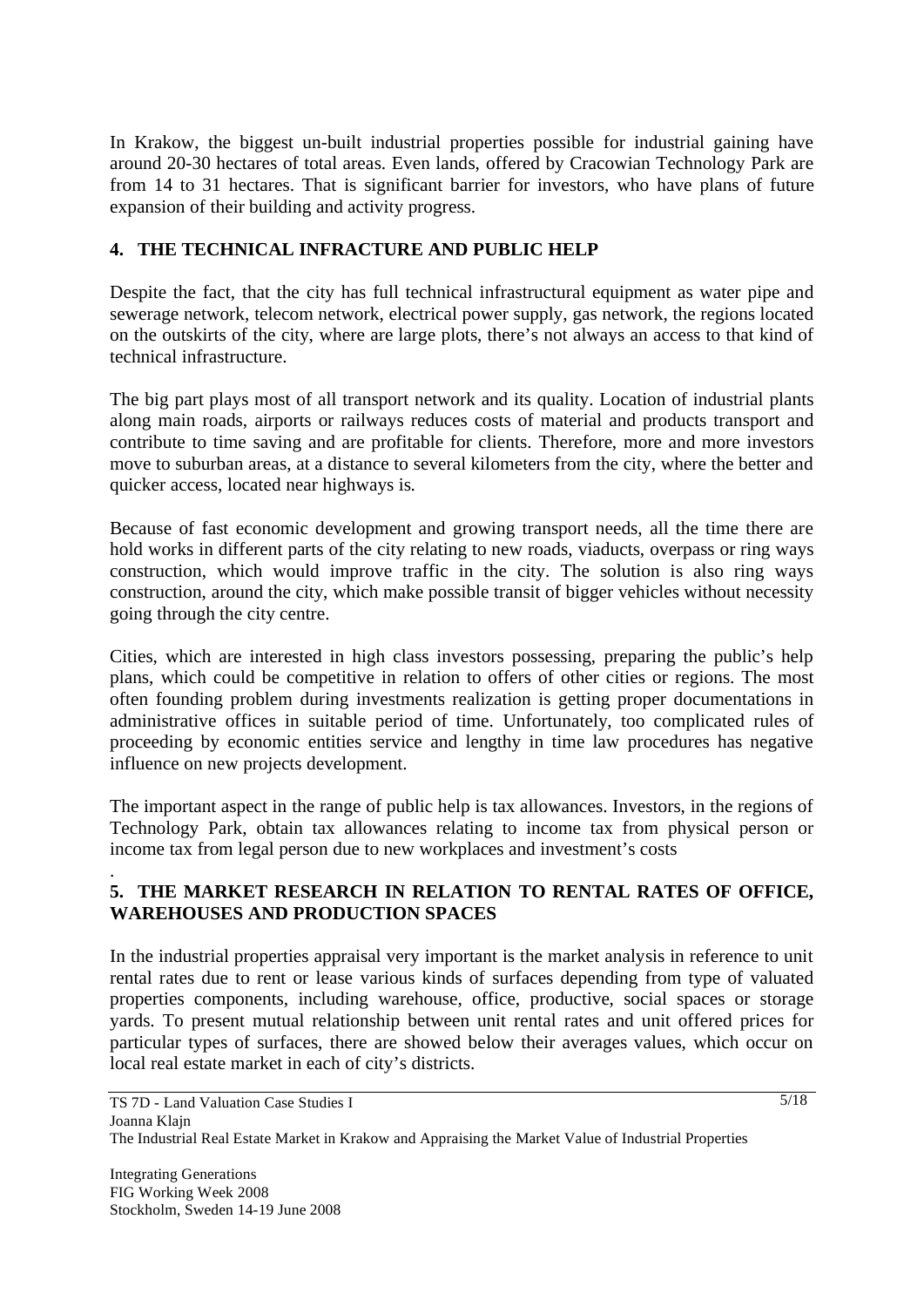| $\mathbf{n}\mathbf{o}$ | Location                                                                                                                                              | <b>Property's description</b>                                                                                                                                    |    |  |  |  |  |
|------------------------|-------------------------------------------------------------------------------------------------------------------------------------------------------|------------------------------------------------------------------------------------------------------------------------------------------------------------------|----|--|--|--|--|
|                        | [PLN/m <sup>2</sup> ]<br><b>PODGORZE</b>                                                                                                              |                                                                                                                                                                  |    |  |  |  |  |
| $\mathbf{1}$           | Al.Pokoju                                                                                                                                             | 4 usable rooms, kitchenette, bathroom, usable area of<br>premises: $78m^2$ .                                                                                     | 53 |  |  |  |  |
| $\overline{2}$         | Zakopianska                                                                                                                                           | The offer of office space in new building office building of<br>total office area: $1200m^2$ .                                                                   | 36 |  |  |  |  |
| $\overline{3}$         | Plac Bohaterow<br>Getta                                                                                                                               | The offer of office space in new building office building of<br>total office area: $800m^2$ .                                                                    | 55 |  |  |  |  |
| $\overline{4}$         | Prokocim                                                                                                                                              | Commercial premise situated on ground floor, including 3<br>rooms, usable area: 98m <sup>2</sup> .                                                               | 31 |  |  |  |  |
| 5                      | Rybitwy                                                                                                                                               | Office premise on first floor, high standard, usable area: form<br>50 to $700m^2$ .                                                                              |    |  |  |  |  |
| 6                      | <b>Borek Fałecki</b>                                                                                                                                  | 45                                                                                                                                                               |    |  |  |  |  |
|                        | <b>NOWA HUTA</b>                                                                                                                                      |                                                                                                                                                                  |    |  |  |  |  |
| 1                      | Centralna                                                                                                                                             | 29                                                                                                                                                               |    |  |  |  |  |
| $\overline{2}$         | Fatimska                                                                                                                                              | Premise including 4 rooms, usable area: 80m <sup>2</sup> .                                                                                                       | 18 |  |  |  |  |
| $\overline{3}$         | Czyzyny                                                                                                                                               | Office premise with high standard, usable area: 70m <sup>2</sup> .                                                                                               | 22 |  |  |  |  |
| $\overline{4}$         | Os.Strusia                                                                                                                                            | Commercial premise, situated on second floor of office<br>block, usable area: $80m^2$ .                                                                          |    |  |  |  |  |
| <b>KROWODRZA</b>       |                                                                                                                                                       |                                                                                                                                                                  |    |  |  |  |  |
| $\mathbf{1}$           | Office premise with high standard and total usable area:<br>Wybickiego<br>$750m^2$ .                                                                  |                                                                                                                                                                  | 55 |  |  |  |  |
| $\overline{2}$         | Prądnicka                                                                                                                                             | Office promise situated on loft, including 3 rooms, board-<br>room, kitchenette, 3 bathrooms, mezzanine, with high<br>standard, usable area: 200m <sup>2</sup> . |    |  |  |  |  |
| $\overline{3}$         | Premise including 4 rooms, situated on two levels: ground<br>Wrocławska<br>floor and basement storey, high standard, usable area: 100m <sup>2</sup> . |                                                                                                                                                                  |    |  |  |  |  |
| $\overline{4}$         | Konarskiego                                                                                                                                           | Premise situated on ground floor of tenement house,<br>including 4 rooms, with high standard, usable area: 70m <sup>2</sup> .                                    |    |  |  |  |  |
| 5                      | Kazimierza<br>Wielkiego                                                                                                                               | Premise situated in new office block, with high standard and<br>usable area: $150m^2$ .                                                                          | 45 |  |  |  |  |
| 6                      | Al.Słowackiego                                                                                                                                        | Premise situated on third floor prestigious office block, high<br>standard, usable area: $350m^2$ .                                                              |    |  |  |  |  |
| $\overline{7}$         | Premise including 7 rooms, usable area: $219\text{m}^2$ .<br>Krowodrza                                                                                |                                                                                                                                                                  |    |  |  |  |  |

**Table no.1** Commercial premises – exemplary of lease offers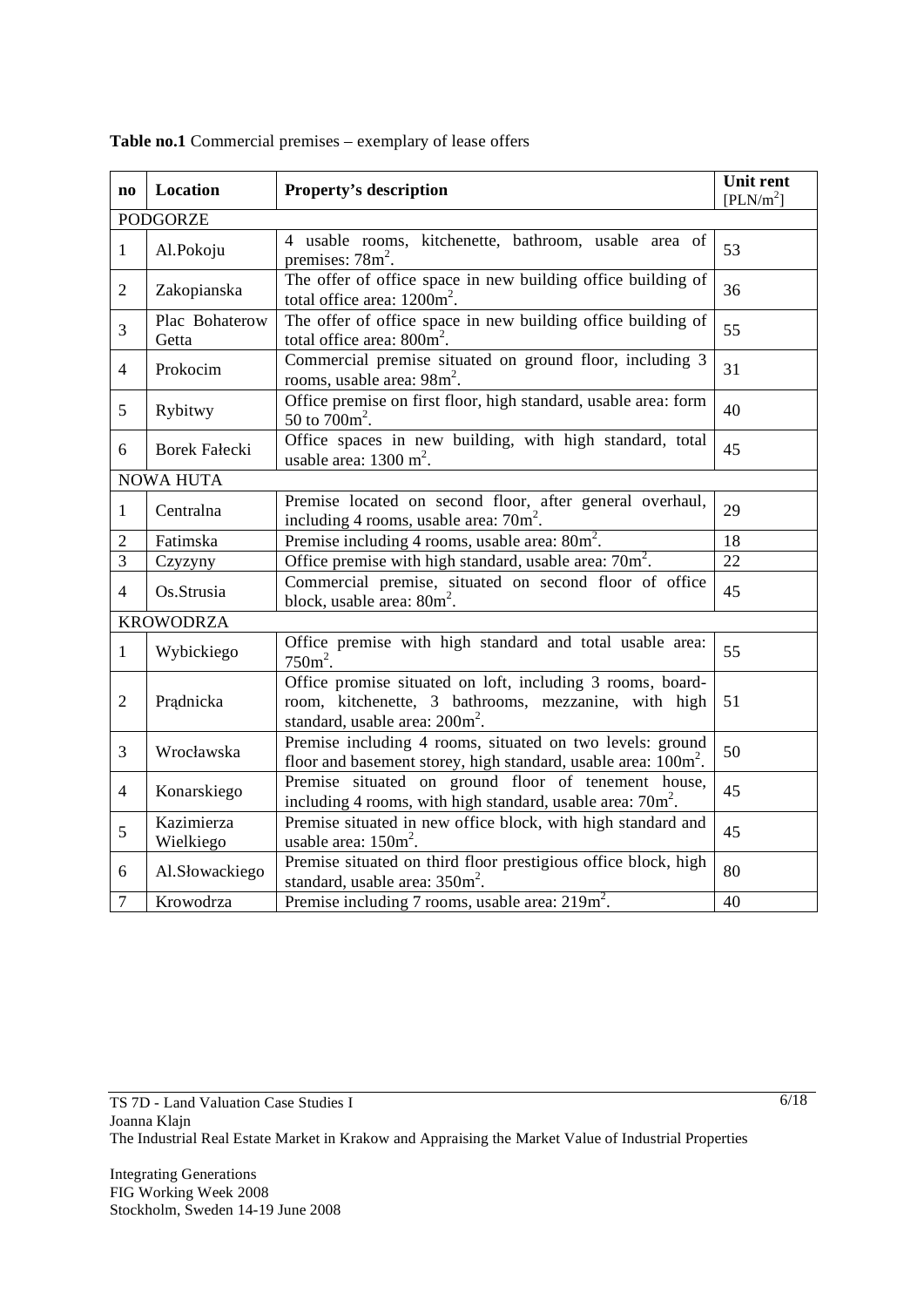| $\mathbf{n}\mathbf{o}$ | Location                                                                                                                            | <b>Property's description</b>                                                                                     | Price<br>[PLN/m <sup>2</sup> ] |  |  |  |  |
|------------------------|-------------------------------------------------------------------------------------------------------------------------------------|-------------------------------------------------------------------------------------------------------------------|--------------------------------|--|--|--|--|
|                        | <b>PODGORZE</b>                                                                                                                     |                                                                                                                   |                                |  |  |  |  |
| 1                      | Ruczaj                                                                                                                              | 7097                                                                                                              |                                |  |  |  |  |
| $\mathfrak{2}$         | Podwawelskie                                                                                                                        | Premise situated in the series of commercial premises,<br>including one room and bathroom, usable area: $27m^2$ . | 6481                           |  |  |  |  |
| 3                      | Kalwaryjska                                                                                                                         | Office premise in tenement house, usable area: $120m^2$ .                                                         | 6 3 7 5                        |  |  |  |  |
| $\overline{4}$         | Mitery                                                                                                                              | Office premise, usable area: $45m^2$ .                                                                            | 6 6 6 7                        |  |  |  |  |
| 5                      | Kalwaryjska                                                                                                                         | Premise situated on first floor - annex, in three-storied<br>tenement house, usable area: $97m^2$ .               |                                |  |  |  |  |
| <b>NOWA HUTA</b>       |                                                                                                                                     |                                                                                                                   |                                |  |  |  |  |
|                        | Bienczyce                                                                                                                           | Commercial premise, usable area: $52m^2$ .                                                                        | 4038                           |  |  |  |  |
| 2                      | Kombatantow                                                                                                                         | Premise situated in commercial building, on first floor,<br>usable area: $300m^2$ .                               | 5833                           |  |  |  |  |
| 3                      | Bienczyce                                                                                                                           | Premise located in new commercial complex, on first floor,<br>usable area: $80m^2$ .                              |                                |  |  |  |  |
| <b>KROWODRZA</b>       |                                                                                                                                     |                                                                                                                   |                                |  |  |  |  |
| 1                      | Bronowicka                                                                                                                          | Premise situated on ground floor of residential building from<br>2007, high standard, usable area: $65m^2$ .      | 9 0 0 0                        |  |  |  |  |
| 2                      | Balicka                                                                                                                             | Premise situated on high ground floor, with terrace, after<br>overhaul, usable area: $51 \text{m}^2$ .            | 7451                           |  |  |  |  |
| 3                      | Rusznikarska                                                                                                                        | Premise located on ground floor, high standard, usable area:<br>$82m^2$ .                                         |                                |  |  |  |  |
| $\overline{4}$         | Rusznikarska                                                                                                                        | Premise situated on ground floor, usable area: 140m <sup>2</sup> .                                                | 7857                           |  |  |  |  |
| 5                      | Premise situated on ground floor of residential building,<br>Krowodrza<br>including 2 rooms and 3 bathrooms, usable area: $88m^2$ . |                                                                                                                   | 6 500                          |  |  |  |  |

**Table no.2** Commercial premises – exemplary offers for sale

The Srodmiescie district was omitted in the analysis, because of its specific nature, not related to office spaces being in industrial properties. The largest number of commercial premise's rent offers, from among three researching districts, is registered in Krowodrza. It is region that is very popular among people renting office spaces because of location nearby city centre and many new buildings of commercial function, with high standard and good excess for clients. The average unit rate of rent is 52 PLN/m<sup>2</sup> (with standard deviation 13 PLN/m<sup>2</sup>) and average unit offered price is 7 503  $PLN/m^2$  (with standard deviation 1 001  $PLN/m^2$ ). Great interest is focused also on premises in Podgorze district, especially along main roads, surrounded by premises with similar function and easy transport access. The average unit rate of rent is 43  $PLN/m^2$  (with standard deviation 9  $PLN/m^2$ ) and average unit offered price is 6 567 PLN/ $m^2$  (with standard deviation 338 PLN/ $m^2$ ). The smallest demand for office premises are in Nowa Huta region, where mostly buildings of productive and warehouse function are located. Large distance from city centre and bigger commercial buildings has influence on lower rates of rent, where the average rental rate if  $28$  PLN/m<sup>2</sup> (with standard deviation 12 PLN/ $m<sup>2</sup>$ ) and average unit offered price for similar commercial premises is 4 478 PLN/m<sup>2</sup> (with standard deviation 1 197 PLN/m<sup>2</sup>).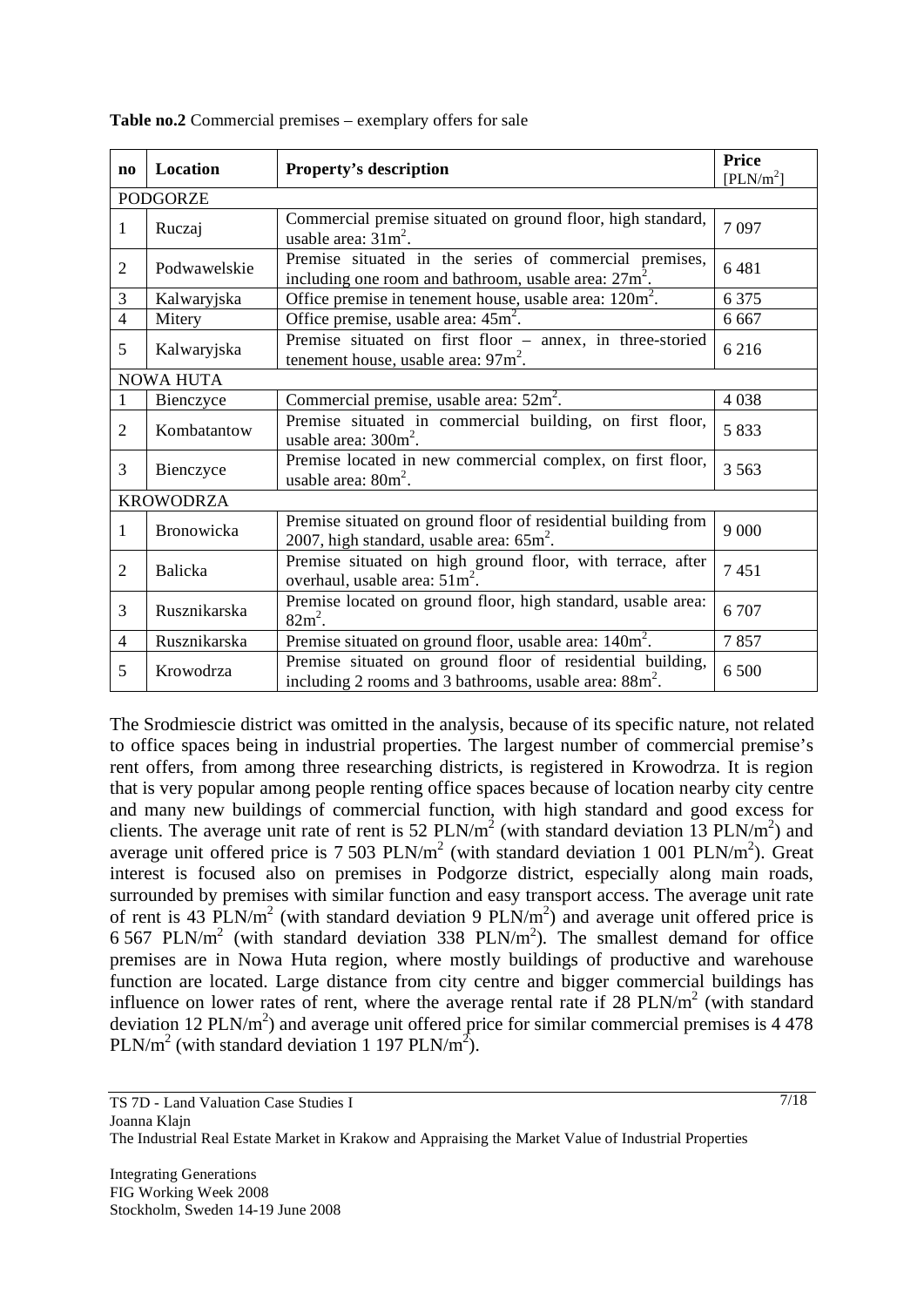Basing on the results presented below we can calculate, that average return rate for commercial premises, for all analyzed districts, is 0.08.

In further part there was made an analysis of unit rental rates and average unit offered prices for warehouse and productive spaces. Researches are related to Krowodrza, Podgorze and Nowa Huta districts.

| $\bf{no}$       | Location                                                                                                                                                          | <b>Unit rent</b><br>[PLN/m <sup>2</sup> ]           |    |  |  |  |
|-----------------|-------------------------------------------------------------------------------------------------------------------------------------------------------------------|-----------------------------------------------------|----|--|--|--|
| <b>PODGORZE</b> |                                                                                                                                                                   |                                                     |    |  |  |  |
| 1               | Wielicka                                                                                                                                                          | 28                                                  |    |  |  |  |
| $\overline{2}$  | parking, usable area: 250m <sup>2</sup> .<br>Warehouse premise, including one room, kitchenette and<br>Konopnickiej<br>bathroom, usable area: 150m <sup>2</sup> . |                                                     |    |  |  |  |
| 3               | Przemyslowa                                                                                                                                                       | 31                                                  |    |  |  |  |
| 4               | Wielicka                                                                                                                                                          | 27                                                  |    |  |  |  |
|                 | <b>NOWA HUTA</b>                                                                                                                                                  |                                                     |    |  |  |  |
| 1               | Nowa Huta                                                                                                                                                         | $3$ warehouse rooms, usable area: $280m^2$ .        | 15 |  |  |  |
| $\overline{2}$  | Makuszynskieg<br>$\Omega$                                                                                                                                         | 20                                                  |    |  |  |  |
| 3               | Makuszynskieg<br>Warehouse room, usable area: $170m^2$ .<br>$\mathbf{O}$                                                                                          |                                                     | 20 |  |  |  |
| $\overline{4}$  | Warehouse-productive premise, usable area: 200m <sup>2</sup> .<br>Nowa Huta                                                                                       |                                                     | 18 |  |  |  |
| 5               | Free-standing building with productive function, usable area<br>Nowa<br>Huta,<br>of $500m^2$ .<br>centre                                                          |                                                     | 24 |  |  |  |
| 6               | Centralna                                                                                                                                                         | Warehouse premise, usable area: 450m <sup>2</sup> . | 20 |  |  |  |
|                 | <b>KROWODRZA</b>                                                                                                                                                  |                                                     |    |  |  |  |
| 1               | Kuznicy<br>Warehouse premise, usable area: 148m <sup>2</sup> .<br>Kollatajowskiej                                                                                 |                                                     | 20 |  |  |  |
| $\overline{2}$  | Kuznicy<br>Warehouse including one room, usable area: $210m^2$ .<br>Kollatajowskiej                                                                               |                                                     | 25 |  |  |  |
| 3               | Imbramowska                                                                                                                                                       | 30                                                  |    |  |  |  |
| 4               | <b>Bronowice</b>                                                                                                                                                  | 39                                                  |    |  |  |  |
| 5               | Krowodrza                                                                                                                                                         | 28                                                  |    |  |  |  |

**Table no.3** Warehouse and productive spaces – exemplary of lease offers.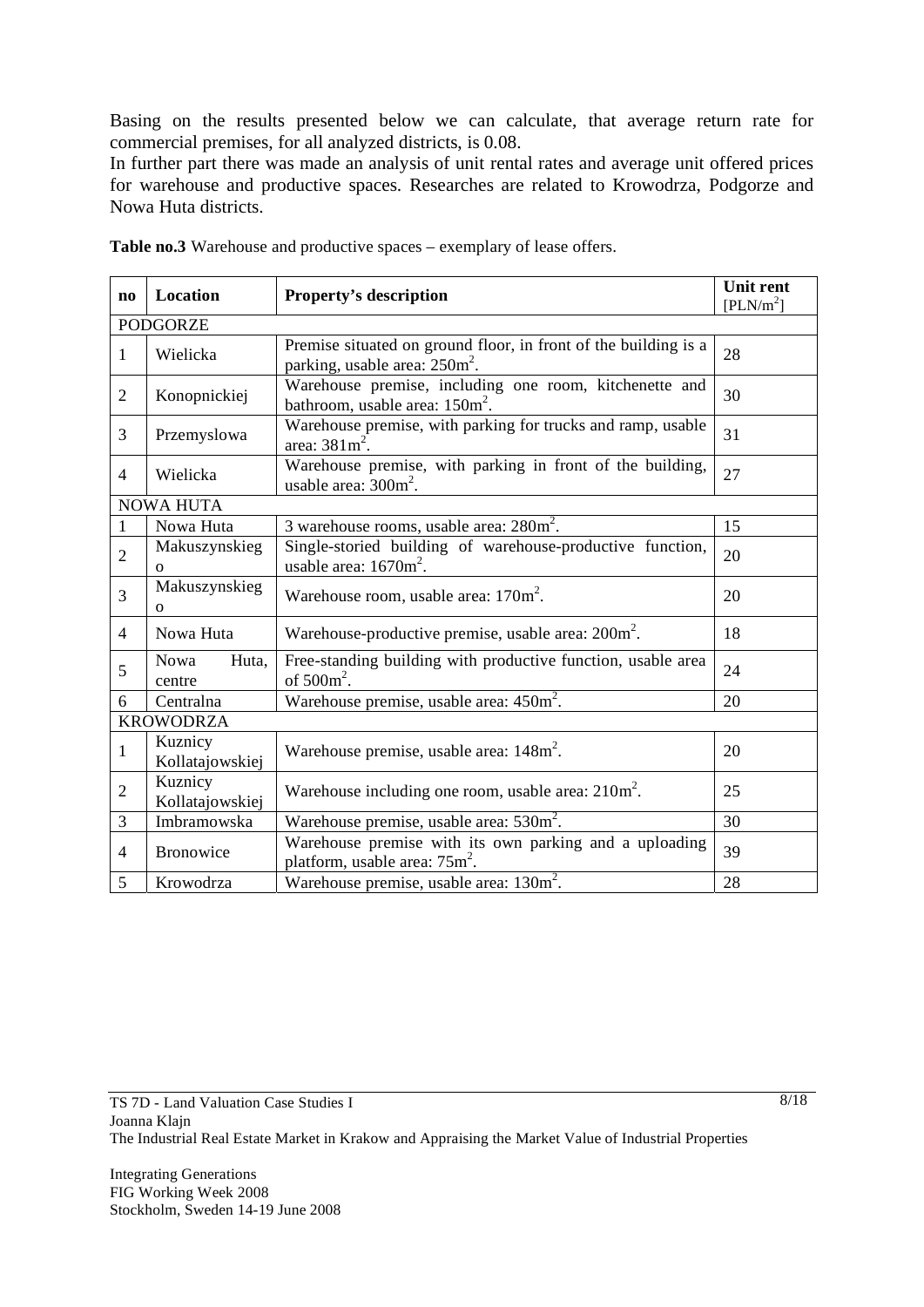| $\mathbf{n}\mathbf{o}$ | <b>Location</b>                                                                                                                     | <b>Property's description</b>                        | Price<br>[PLN/m <sup>2</sup> ] |  |  |  |
|------------------------|-------------------------------------------------------------------------------------------------------------------------------------|------------------------------------------------------|--------------------------------|--|--|--|
| <b>PODGORZE</b>        |                                                                                                                                     |                                                      |                                |  |  |  |
| 1                      | Rondo<br>Mateczne                                                                                                                   | 4 0 0 0                                              |                                |  |  |  |
| $\overline{2}$         | Rybitwy                                                                                                                             | Warehouse building, usable area: 810m <sup>2</sup> . | 3 3 3 3                        |  |  |  |
| 3                      | Wielicka                                                                                                                            | 2083                                                 |                                |  |  |  |
| $\overline{4}$         | Productive premise, usable area: $600m^2$ .<br>Warehouse building, usable area: 300m <sup>2</sup> .<br>Teligi                       |                                                      |                                |  |  |  |
| <b>NOWA HUTA</b>       |                                                                                                                                     |                                                      |                                |  |  |  |
| 1                      | Mlodosci                                                                                                                            | 1500                                                 |                                |  |  |  |
| $\overline{2}$         | The building of productive function in very good condition,<br>Piastow<br>big parking for trucks, usable area: 1750m <sup>2</sup> . |                                                      | 3714                           |  |  |  |
| $\mathcal{F}$          | Warehouse premise in basement storey, usable area: $130m^2$ .:<br>Klasztorna                                                        |                                                      | 2 5 0 0                        |  |  |  |
| <b>KROWODRZA</b>       |                                                                                                                                     |                                                      |                                |  |  |  |
|                        | Filtrowa                                                                                                                            | 3 500                                                |                                |  |  |  |
| $\overline{2}$         | Wroclawska                                                                                                                          | productive premise, usable area: $205m^2$ .<br>4 800 |                                |  |  |  |
| 3                      | Warehouse, usable area: $180m^2$ .<br>3 9 0 0<br><b>Bronowice</b>                                                                   |                                                      |                                |  |  |  |

**Table no.4** Warehouse and productive spaces – exemplary offers for sale.

The largest number of rental offers of warehouse and productive premises comes from Podgorze, where the average unit rental rate is 29  $PLN/m<sup>2</sup>$  (with standard deviation 2 PLN/m<sup>2</sup>) and an average unit offered price is 3 045 PLN/m<sup>2</sup> (with standard deviation 816 PLN/ $m<sup>2</sup>$ ). Nowa Huta distinguish itself by the greatest amount of rental offers in comparison to others regions, but significantly lower amount of offered for sell warehouse or productive properties. An average unit rental rate in this district is 20  $PLN/m<sup>2</sup>$  (with standard deviation 3  $PLN/m<sup>2</sup>$ ) and an average unit offered price is 2.571 PLN/m<sup>2</sup> (with standard deviation 1109  $PLN/m<sup>2</sup>$ ). The least developed, in the range of industrial properties, is Krowodrza, where there can be found single offers of rental and sales that type of spaces. An average rental rate is 28 PLN/m<sup>2</sup> (with standard deviation 7 PLN/m<sup>2</sup>) and an average unit offered price is 4 067  $PLN/m<sup>2</sup>$  (with standard deviation 666 PLN/m<sup>2</sup>).

Basing on that data we can conclude that an average return rate in Podgorze region is 0.11, in Nowa Huta: 0.09 and in Krowodrza district is 0.08.

# **6. APPRAISING MARKET VALUE OF INDUSTRIAL PROPERTIES**

### **6.1.Introduction**

Industrial properties are specific type of properties because of great variety of their components like land, buildings with various function of use including: warehouse, office, productive, social, warehouse halls, storage yards, uploading platforms, machines and facilities permanently attached to the ground, sheds, silos, containers, roads, pavements and small architecture buildings. The number of transaction, relating to industrial properties transfer, is small and prices of sales obtaining in this way contain all property's components, that's why their comparison to valuated property is difficult.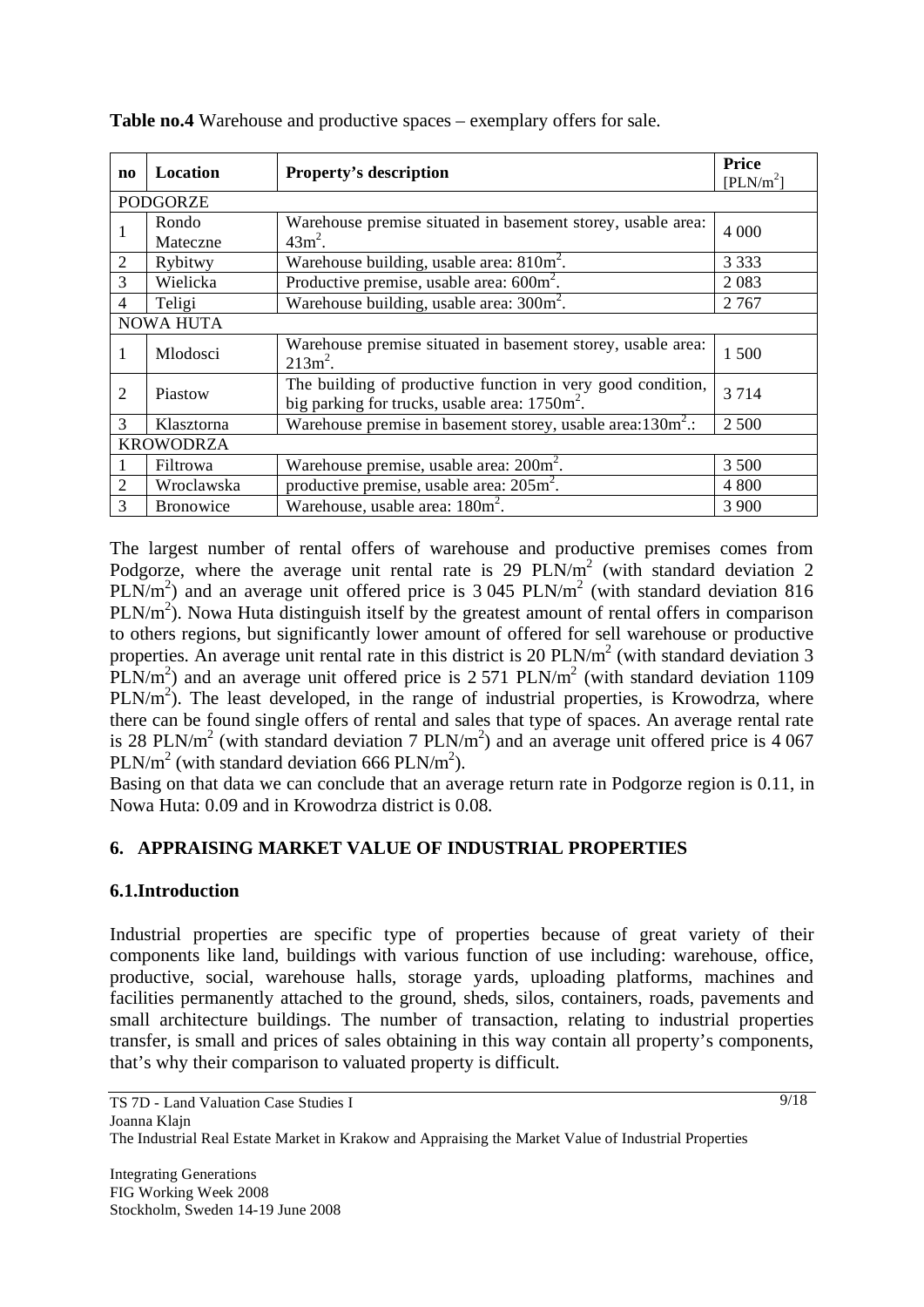In appraising market value of industrial properties there is a necessity of taking into consideration types and the amount of particular components both comparative properties and valuated property.

Within the framework of doctoral thesis there will be elaborated an algorithm which make possible the comparative analysis of particular components unit prices of sold properties and their transaction prices with valuated property's components, based on restrictive statistical models

Each of transactions prices of industrial properties will be written as a sum of ratios of components areas and their price indicators and ratios of market attributes values and their importance coefficients. The estimation of the most probable price indicators of property's components and importance coefficients will be realized by the principle of the smallest sum of squares of deviations to approximate values of these parameters.

Price indicators will be estimated on the base of market research in the range of unit rental rates. In the result there will be calculated the most probable price indicators of particular property's components and importance coefficients.

The geometrical parameters of industrial properties are: the area of land property , usable areas of particular types of buildings, the usable area and cubature of warehouses and productive halls, the usable and cubature of warehouse sheds, usable cubature of silos and containers, lengths and load capacities of gantries, load capacity of unloading platforms, the areas of storage yards, lengths and the amount of ground territorial development, the area of roads and pavements and the range of small architecture. Additionally there should be considered the industrial properties attributes like: location, transport access, the parcels size, buildings technical conditions.

For characteristics of industrial real estate market and their statistical analysis there will be established followed symbols:

 $-S_1, S_2, \dots, S_n$ - usable areas showed in  $[m^2]$  for particular types of building, storage yards, roads and pavements,

-  $V_1$ ,  $V_2$ ,......... - usable cubature showed in  $[m^3]$  for particular warehouses and productive halls or containers and silos,

- L1, L2, ........ - lengths showed in running meters for particular elements of ground territorial development or small architecture,

- cS1, cS2,............cSn- price indicators for particular types of buildings or storage yards, roads and pavements, related to their areas,

- cV1, cV2,..............- price indicators for particular productive and warehouse halls or containers and silos, related to their cubature,

- cL1, cL2,...............- price indicators for particular elements of ground territorial development or small architecture, related to their length,

- a<sub>1</sub>, a<sub>2</sub>, .............a<sub>j</sub>- values of attributes used in industrial properties appraisal,

 $-k_1, k_2, \ldots, k_i$ - importance coefficients of attributes used in industrial properties appraisal,

 $-C_1, C_2, \ldots, C_n$  total transaction prices for industrial real estates,

TS 7D - Land Valuation Case Studies I Joanna Klajn

.

The Industrial Real Estate Market in Krakow and Appraising the Market Value of Industrial Properties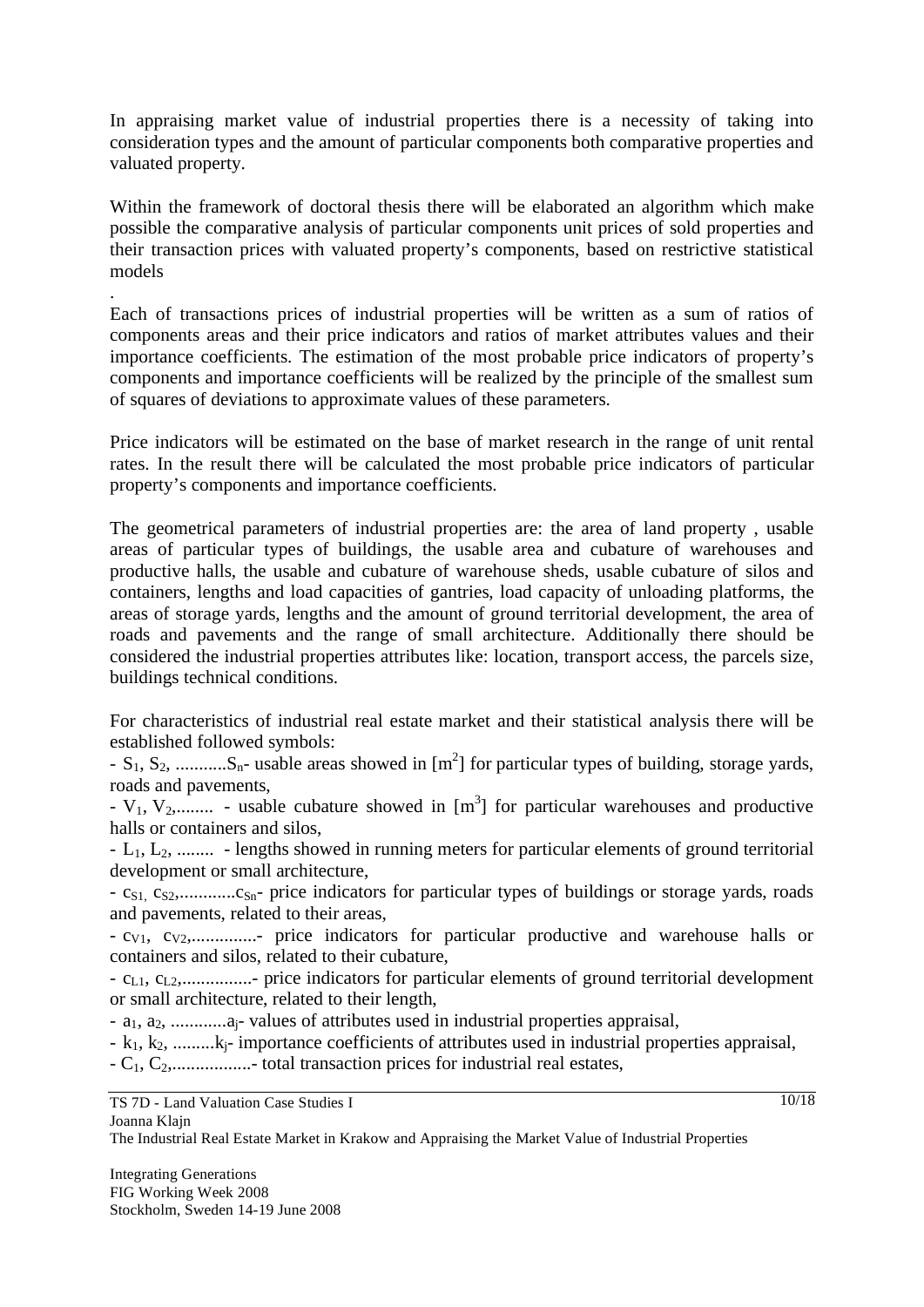#### **6.2.Function conditions for transaction prices.**

As it was mentioned above, the number of transaction, related to this type of real estate, is much lower from the number of price indicators and attributes influence on property value, that's why transaction price should comply with some function conditions, which consider geometrical parameters and their market attributes.

 To statistical analysis it is assumed, that each transaction price for industrial property should be linear function of ratios of areas, cubature or lengths and price indicators for particular buildings and facilities of the industrial property and ratios of market attributes values and their importance coefficients. Considering all assumed symbols, the function condition for each of transaction price will have a form:

$$
S_1^2 c_{S1}^2 + \dots + S_i^2 c_{Si}^2 + V_1^2 c_{V1}^2 + \dots + L_i^2 c_{L1}^2 + \dots + a_i^2 k_1^2 + \dots + a_j^2 k_j^2 = C_T
$$
 (1)

If the number of transaction prices is bigger from unity, than there should be considered the system of conditional equations, where the estimated parameters are the price indicators and the importance coefficients.

Approximated values of price indicators for particular components of industrial properties will be estimated on the base of analysis of unit rental rates for particular types of spaces as office, warehouse, productive, social. For properties, where there is no possibility of price indicators estimation, there should be defined the costs of components reconstruction.

Approximated values of price indicators will be calculated using the most probable capitalization rate, defined by formula:

$$
\hat{\mathbf{R}}_i = \frac{\hat{\mathbf{d}}_i}{\hat{\mathbf{c}}_i} \tag{2}
$$

where  $(\hat{d}_i)$  means average unit rental value,  $(\hat{c}_i)$  means average unit offered price value.

Estimated values of price indicators  $(\tilde{c}_i)$  for considered industrial properties components can be calculated using their predicted unit rental rents  $(d_i)$  and calculated capitalization rate:

$$
\tilde{c}_i = \frac{d_i}{\hat{R}_i} \tag{3}
$$

Based on conducted analysis in point 6 of this article, the most probable capitalization rates of the industrial real estate market in Krakow, amount to 0.08 for office and commercial premises in all researched districts in Krakow. For warehouses and productive spaces, the capitalization rates are: 0.08 for Krowodrza region, 0.09 for Nowa Huta and 0.11 for Podgorze region.

With reference to properties components, for which there's no possibility of price indicators establishing, based on rental rates analysis, these indicators will be set using the reconstructions costs. The indicator of reconstruction value  $(w_{WO})$ , set on the base of the indicatory technique, will correspond to price indicator particular element,  $\tilde{c}_i = w_{iWO}$ .

The system of conditional equations can be written in the following form:

$$
S_1^2 (\tilde{c}_{S1} + \tilde{a}_{S1}) + .... + S_i^2 (\tilde{c}_{Si} + \tilde{a}_{Si}) + V_1^2 (\tilde{c}_{V1} + \tilde{a}_{V1}) + ....
$$
  
+L<sub>1</sub><sup>2</sup> (\tilde{c}\_{L1} + \tilde{a}\_{L1}) + .... + a<sub>1</sub><sup>2</sup> k<sub>1</sub> + .... + a<sub>j</sub><sup>2</sup> k<sub>j</sub> = C<sub>T</sub> (4)

The Industrial Real Estate Market in Krakow and Appraising the Market Value of Industrial Properties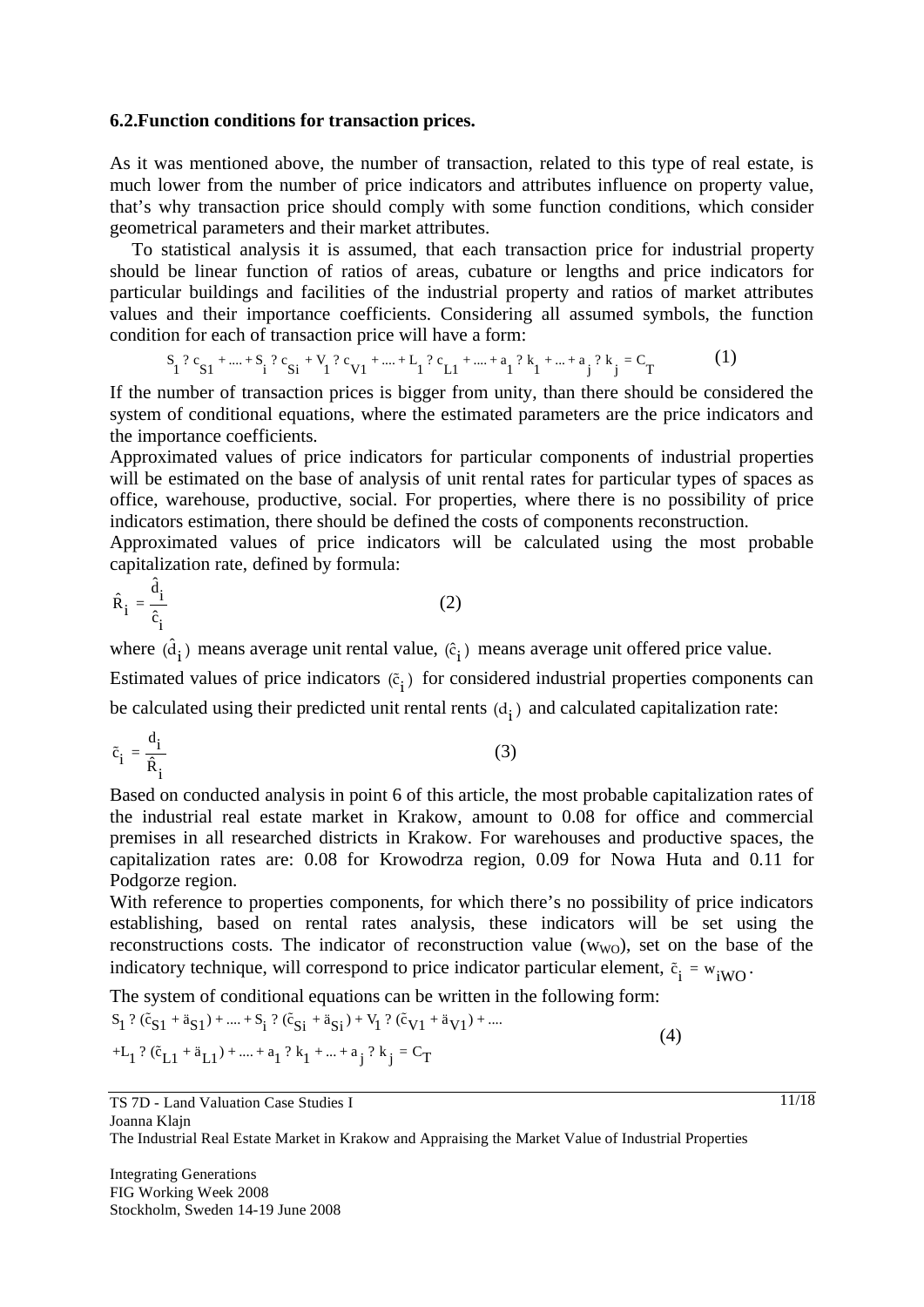After made-up transformation we get the following system of equations:

$$
S_1? \ddot{a}_{S1} + .... + S_i? \ddot{a}_{Si} + V_1? \ddot{a}_{V1} + .... + L_1? \ddot{a}_{L1} + .... + a_1? k_1 + .... + a_j? k_j =
$$
  
= C\_T - (S\_1? \ddot{c}\_{S1} + .... + S\_i? \ddot{c}\_{Si} + V\_1? \ddot{c}\_{V1} + .... + L\_1? \ddot{c}\_{L1}) (5)

#### **6.3.Approximation of price indicators and importance coefficients.**

The system of conditional equations, showed in formula no. 5, is subjected of the variation analysis, where as a result are obtaining the estimated random deviations  $(\delta_i)$  for price indicators and importance coefficients of attributes (kj). Below are presented following matrix symbols:

$$
\begin{bmatrix}\nS \\
S\n\end{bmatrix} =\n\begin{bmatrix}\nS_{11} & \cdots & S_{i1} & V_{11} & \cdots & L_{11} & \cdots \\
S_{12} & \cdots & S_{i2} & V_{12} & \cdots & L_{12} & \cdots \\
\cdots & \cdots & \cdots & \cdots & \cdots & \cdots \\
\cdots & \cdots & \cdots & \cdots & \cdots & \cdots \\
S_{1u} & \cdots & S_{iu} & V_{1u} & \cdots & L_{1u} & \cdots\n\end{bmatrix}\n\qquad\n\begin{bmatrix}\n\ddot{a} \\
\ddot{a} \\
\ddot{a} \\
\ddot{a} \\
\ddot{a} \\
\ddot{a} \\
\ddot{a}\n\end{bmatrix}\n\qquad\n\begin{bmatrix}\n\ddot{a} \\
\ddot{a} \\
\ddot{a} \\
\ddot{a} \\
\ddot{a}\n\end{bmatrix}
$$
\n
$$
\begin{bmatrix}\na \\
1 \\
a \\
\ddot{a}\n\end{bmatrix} =\n\begin{bmatrix}\na_{11} & a_{21} & \cdots & a_{j1} \\
a_{12} & a_{22} & \cdots & a_{j2} \\
\vdots & \ddots & \vdots & \vdots \\
a_{1u} & a_{2u} & \cdots & a_{ju}\n\end{bmatrix}\n\qquad\n\begin{bmatrix}\n\dot{K} \\
\dot{K}\n\end{bmatrix} =\n\begin{bmatrix}\n\dot{K} \\
\dot{K} \\
\ddots \\
\dot{K}\n\end{bmatrix}
$$
\n
$$
\begin{bmatrix}\nC_1 - (S_{11}\tilde{c}_{S1} + \cdots + S_{i1}\tilde{c}_{Si} + V_{11}\tilde{c}_{V1} + \cdots + L_{11}\tilde{c}_{L1} + \cdots) \\
C_2 - (S_{12}\tilde{c}_{S1} + \cdots + S_{i2}\tilde{c}_{Si} + V_{12}\tilde{c}_{V1} + \cdots + L_{12}\tilde{c}_{L1} + \cdots)\n\end{bmatrix}
$$
\n
$$
\begin{bmatrix}\n\ddot{A}C \\
\ddot{C}Q\n\end{bmatrix} =\n\begin{bmatrix}\nC_1 - (S_{11}\tilde{c}_{S1} + \cdots + S_{i2}\tilde{c}_{Si} + V_{
$$

Considering above formulated matrixes, the system of conditional equations in form (5) can be written in the following matrix's form:

 $\left[\mathbf{S}\right]\mathbf{\bar{a}} + \left[\mathbf{a}\right]\mathbf{\bar{k}} = \left[\mathbf{\bar{AC}}\right]$  (9)

For analysis for random deviations variation and importance coefficients should be formulated the Lagrange's function in the following form:

$$
\varnothing = \left[\ddot{\mathbf{a}}\right]^{\mathrm{T}}\left[\ddot{\mathbf{a}}\right] + \left[\mathbf{k}\right]^{\mathrm{T}}\left[\mathbf{k}\right] + \ddot{\mathbf{e}} \,?\,\left(\left[\mathbf{S}\right]\left[\ddot{\mathbf{a}}\right] + \left[\mathbf{a}\right]\left[\dot{\mathbf{k}}\right] - \left[\ddot{\mathbf{A}}\mathbf{C}\right]\right) \tag{10}
$$

The minimum of that function is the minimum of variation of random deviations and importance coefficients, what is the necessary conditional to solve the system of equations (9). After calculation for function (10) the matrix of molecular derivatives and importance coefficients and compared to zero matrixes we get the formulas for random deviations estimators and importance coefficients.

The approximated random deviations values  $(\delta_i)$  and importance coefficients  $(k_i)$  can be calculated using the formula: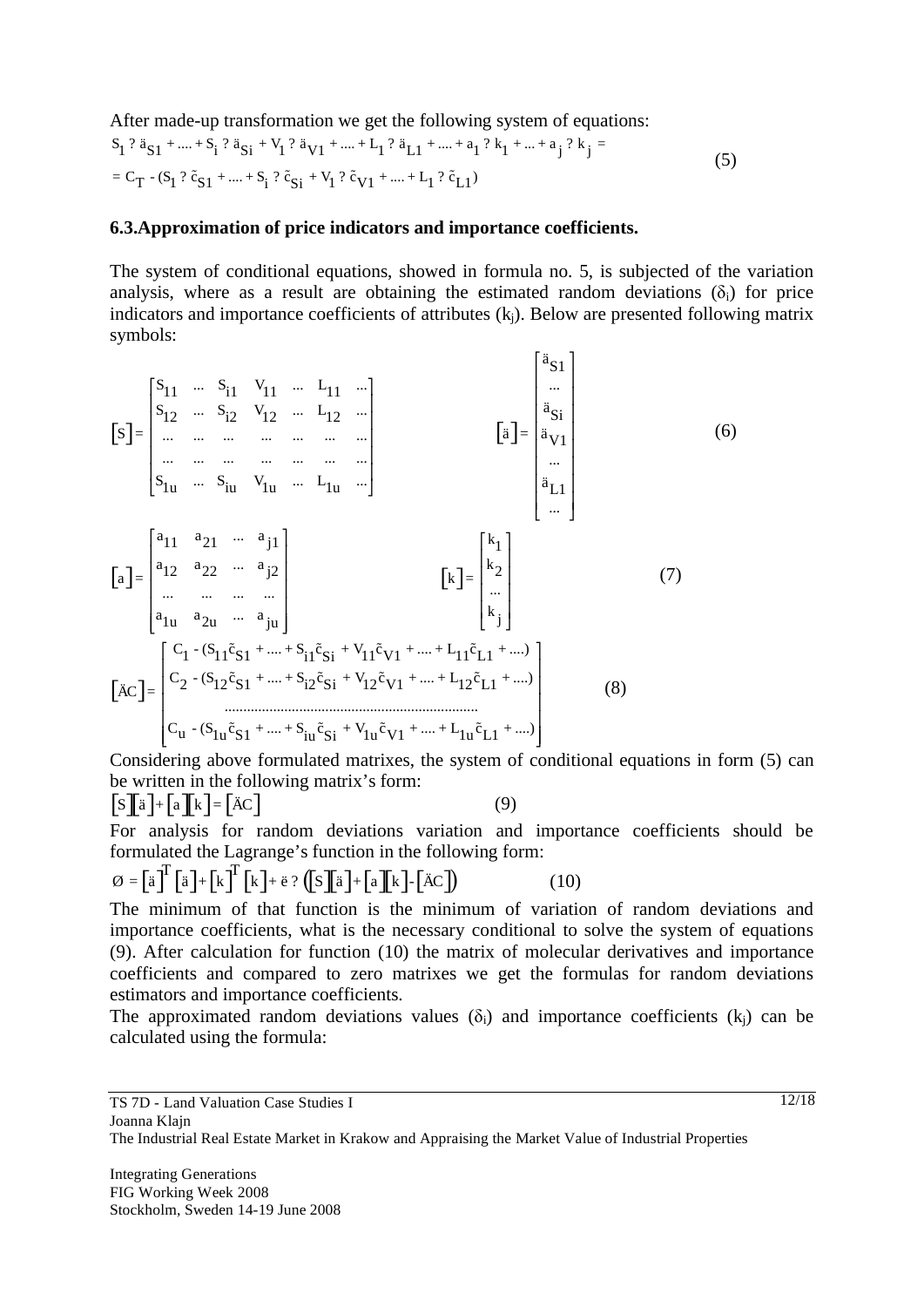$$
\begin{Bmatrix} \begin{bmatrix} \ddot{a} \\ \begin{bmatrix} k \end{bmatrix} \end{Bmatrix} = \left\{ S \right\}^T \begin{bmatrix} a \end{bmatrix}^T \begin{bmatrix} S \end{bmatrix} S \end{bmatrix}^T + \begin{bmatrix} a \end{bmatrix} a \end{bmatrix}^T \end{Bmatrix}^T \begin{bmatrix} \ddot{A} C \end{bmatrix}
$$
(11)

The estimated price indicators values equal the sum of their approximated values and calculated random deviations:

$$
c_i = \tilde{c}_i + a_i \tag{12}
$$

The variations from random deviations and importance coefficients is established by the dependence

$$
\delta_0^2 = \frac{\left[\ddot{A}C\right]^T \left\{S \right] \left[S \right]^T + \left[a \right] \left[a \right]^T \right\}^1 \left[\ddot{A}C\right]}{u} \tag{13}
$$

In relation to variation analysis for estimated price indicators and importance coefficients there can be established variation matrix for them, which is presented by formula:

$$
Cov \begin{Bmatrix} c \\ \bar{k} \end{Bmatrix} = 6\frac{2}{0} \left( \begin{bmatrix} I \end{bmatrix} - \left\{ S \right\}^T \begin{bmatrix} a \end{bmatrix}^T \right) \left\{ S \begin{bmatrix} S \\ S \end{bmatrix} S \right\}^T + \left[ a \begin{bmatrix} a \end{bmatrix}^T \right\}^1 \left\{ \begin{bmatrix} S \\ \bar{l} \end{bmatrix} \right\} \tag{14}
$$

#### **6.4.Appraising market value of industrial properties**

If for appraising industrial property there are set geometrical parameters related to usable area, cubature or length of its components, then matrix of parameters can be written in the following form:

$$
\left[\overline{\mathbf{S}}\right] = \left[\overline{\mathbf{S}}_1 \ \overline{\mathbf{S}}_2 \ \dots \overline{\mathbf{S}}_i \ \overline{\mathbf{V}}_1 \dots \overline{\mathbf{L}}_1 \dots\right]
$$
\n(15)

Values of appraising property can be written in the following matrix of attributes:

$$
\left[\overline{\mathbf{a}}\right] = \left[\overline{\mathbf{a}}_1 \ \overline{\mathbf{a}}_2 \dots \overline{\mathbf{a}}_j\right] \tag{16}
$$

Considering values of approximated price indicators  $(c_i)$  and importance coefficients  $(k_i)$ , the market value of appraising property will be estimated using the formula:

$$
WR = \left\{ \overline{S} \right\} \overline{a} \right\} ? \left\{ \begin{bmatrix} c \\ \overline{k} \end{bmatrix} \right\}
$$
 (17)

Variation of appraised market value for industrial property is calculated with relation to covariance's matrix (14), with following formula:

$$
\delta^{2} \left( \text{WR} \right) = \left\{ \overline{\mathbf{S}} \left[ \overline{\mathbf{a}} \right] \right\} ? \text{Cov} \left\{ \begin{bmatrix} c \\ k \end{bmatrix} \right\} ? \left\{ \begin{bmatrix} \overline{\mathbf{S}} \end{bmatrix}^{T} \right\}
$$
(18)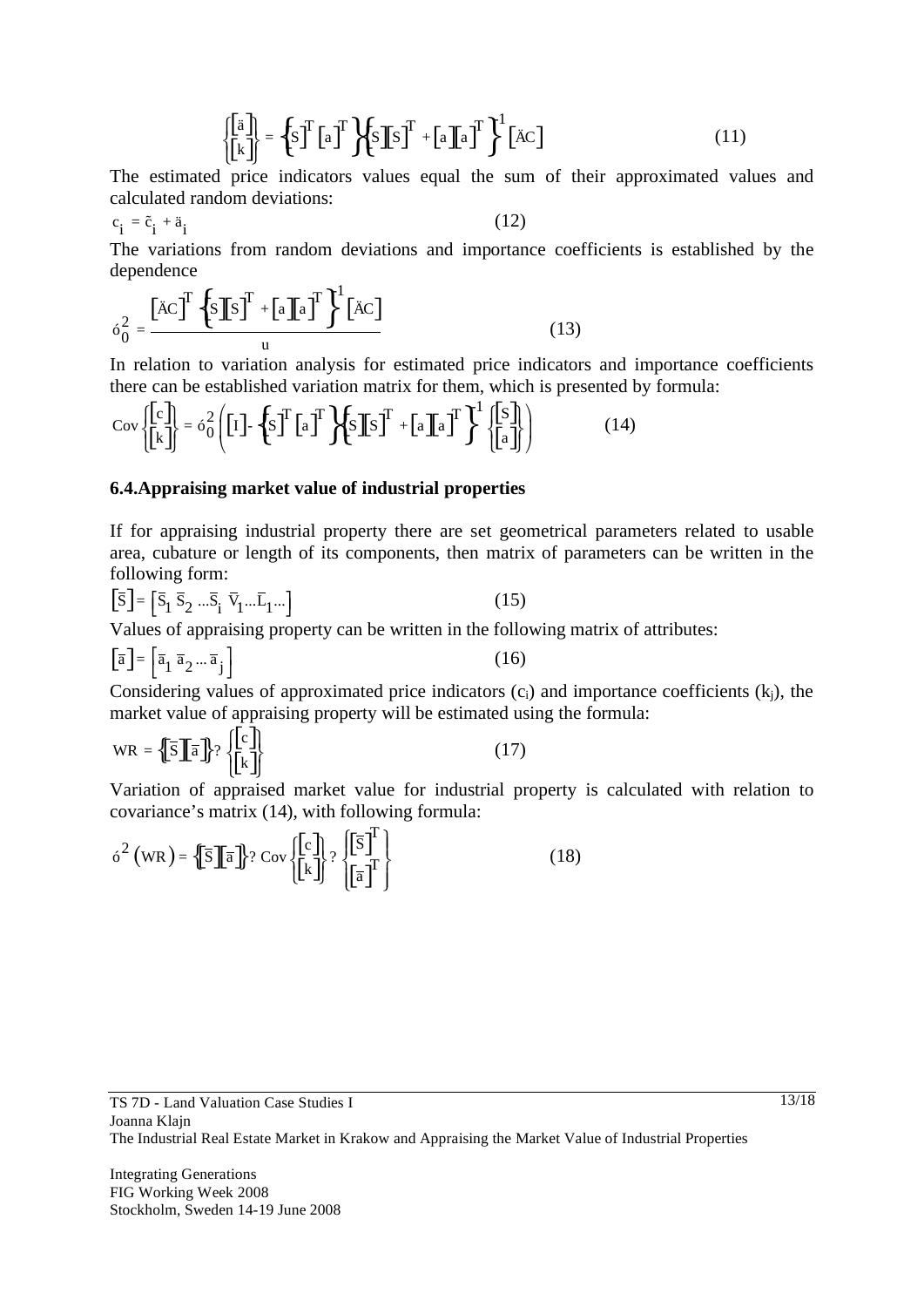## **6.5.The example of industrial property valuation.**

The subject of the appraisal is the developed property – the plot number 577/8 with area of 0,1100 hectares, situated in Wola Filipowska, near Krakow. The appraisal's purpose is the estimation of the market value. There were assigned the following attributes to the objective property:

- location of the property : *good (100)*
- technical condition of buildings: *good (100)*
- the shape of plot: *very good (200)*
- the area of plot *11 acres*

The components of the property are:

Administrative building

It's the stone not cellared building, with 3 office rooms, toilet and the hall. The total usage area of the building is  $66,07 \text{ m}^2$ . The technical standard is good.

Productive hall:

The stone construction building. Usage area:  $163,64 \text{ m}^2$ . The technical standard is good.

Productive hall:

The stone construction building. Usage area:  $176,50$  m<sup>2</sup>. The technical standard is good.

Social - warehouse building:

It's the stone building with good technical standard. There are following rooms in the building:

- office room with usage area of  $93,45 \text{ m}^2$
- warehouse with usage area of  $51,69 \text{ m}^2$
- the hall with usage area of  $120,10 \text{ m}^2$
- warehouse with usage area of  $30,76 \text{ m}^2$
- social room with usage area of  $32,49 \text{ m}^2$
- boiler room with usage area of  $23,96 \text{ m}^2$
- attic storey with area of  $202,30 \text{ m}^2$

In the appraisal there were used 4 industrial properties, which are the most similar to valuated property. The information about these properties is showed in the table no. 5.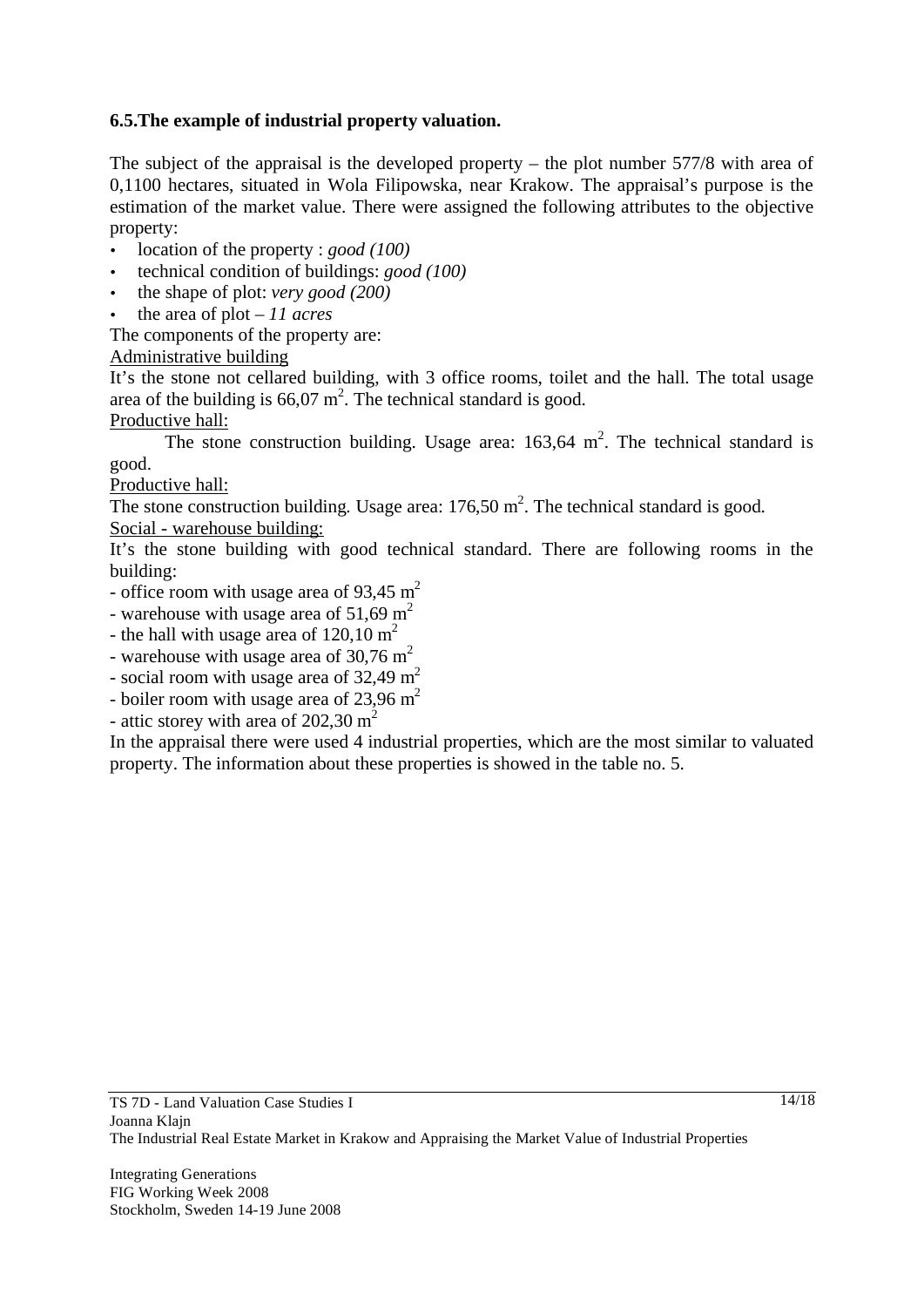**Table no.5** The base of properties which are used in comparative approach.

| lp.            | <b>Location of property</b>                       | The area of<br>the plot<br>[acres] | Location           | <b>Technical</b><br>condition of<br>buildings | The shape<br>of plot | <b>Transaction</b><br>price<br>[PLN] |
|----------------|---------------------------------------------------|------------------------------------|--------------------|-----------------------------------------------|----------------------|--------------------------------------|
| 1              | Mogilany,<br>plot no 326/10, 326/11               | 14,00                              | very good<br>(200) | very good<br>(200)                            | very good<br>(200)   | 2 677 412                            |
| $\overline{2}$ | Krzeszowice,<br>plot no 1699/10                   | 21,43                              | good<br>(100)      | good<br>(100)                                 | good<br>(100)        | 1 1 5 6 6 3 6                        |
| 3              | Kraków,<br>plot<br>no<br>268/12, 268/19           | 25,43                              | very good<br>(200) | good<br>(100)                                 | good<br>(100)        | 1905 613                             |
| $\overline{4}$ | Kraków, plot no $181/2$ , 113,58<br>182/4         |                                    | very good<br>(200) | very good<br>(200)                            | very good<br>(200)   | 4 390 274                            |
| Val.<br>prop.  | Wola Filipowska, plot $ 11,00\rangle$<br>no 577/8 |                                    | good<br>(100)      | good<br>(100)                                 | very good<br>(200)   |                                      |

#### **The list of components of the comparable properties.**

Transaction number 1 Mogilany, plots no 326/10 and 326/11.

- Transaction price 2 677 412 PLN
- The area of the plot  $1\ 400 \text{ m}^2$

- The administrative building with usage area of  $341 \text{ m}^2$  and social – administrative building with usage area of 374  $m<sup>2</sup>$  (total usage area is 715  $m<sup>2</sup>$ )

Transaction number 2 Krzeszowice, plot nr 1699/10.

- Transaction price 1 155 636 PLN
- The area of the plot  $2 \frac{143 \text{ m}^2}{ }$
- The service building with usage area of 295 m<sup>2</sup>

Transaction number 3 Kraków, plots nr 268/12 and 268/19.

- Transaction price 1 905 613 PLN
- The area of the plot  $2\frac{543 \text{ m}^2}{ }$
- The warehouse with usage area of  $420m^2$
- The service building with usage area of  $300m^2$

### Transaction number 4 Kraków, Podgórze, plots nr 181/2 and 182/4

- Transaction price 4 390 274 PLN
- The area of the plot 11 358  $m<sup>2</sup>$
- Warehouse with cubature of 5 872  $m<sup>3</sup>$
- The office part with usage area of  $320,94 \text{m}^2$

On the base of presented data related to comparable properties, there can be written the following function conditions:

 $0 \cdot c_{s-M} + 715 \cdot c_{s-B} + 0 \cdot c_{v-P} + 1400 \cdot k_D + 200 \cdot k_P + 200 \cdot k_S + 200 \cdot k_K = 2677412$ 

 $0 \cdot c_{s-M} + 295 \cdot c_{s-B} + 0 \cdot c_{v-P} + 2143 \cdot k_D + 100 \cdot k_P + 100 \cdot k_S + 100 \cdot k_R = 1155636$ 

 $420 \cdot c_{s-M} + 300 \cdot c_{s-B} + 0 \cdot c_{v-P} + 2543 \cdot k_D + 200 \cdot k_P + 100 \cdot k_S + 100 \cdot k_R = 1905613$ 

 $0 \cdot c_{s-M}$  + 320,94  $\cdot c_{s-B}$  + 5872  $\cdot c_{v-P}$  + 11358  $\cdot k_D$  + 200  $\cdot k_P$  + 200  $\cdot k_S$  + 200  $\cdot k_K$  = 4 390 274

where:

TS 7D - Land Valuation Case Studies I Joanna Klain

The Industrial Real Estate Market in Krakow and Appraising the Market Value of Industrial Properties

Integrating Generations FIG Working Week 2008 Stockholm, Sweden 14-19 June 2008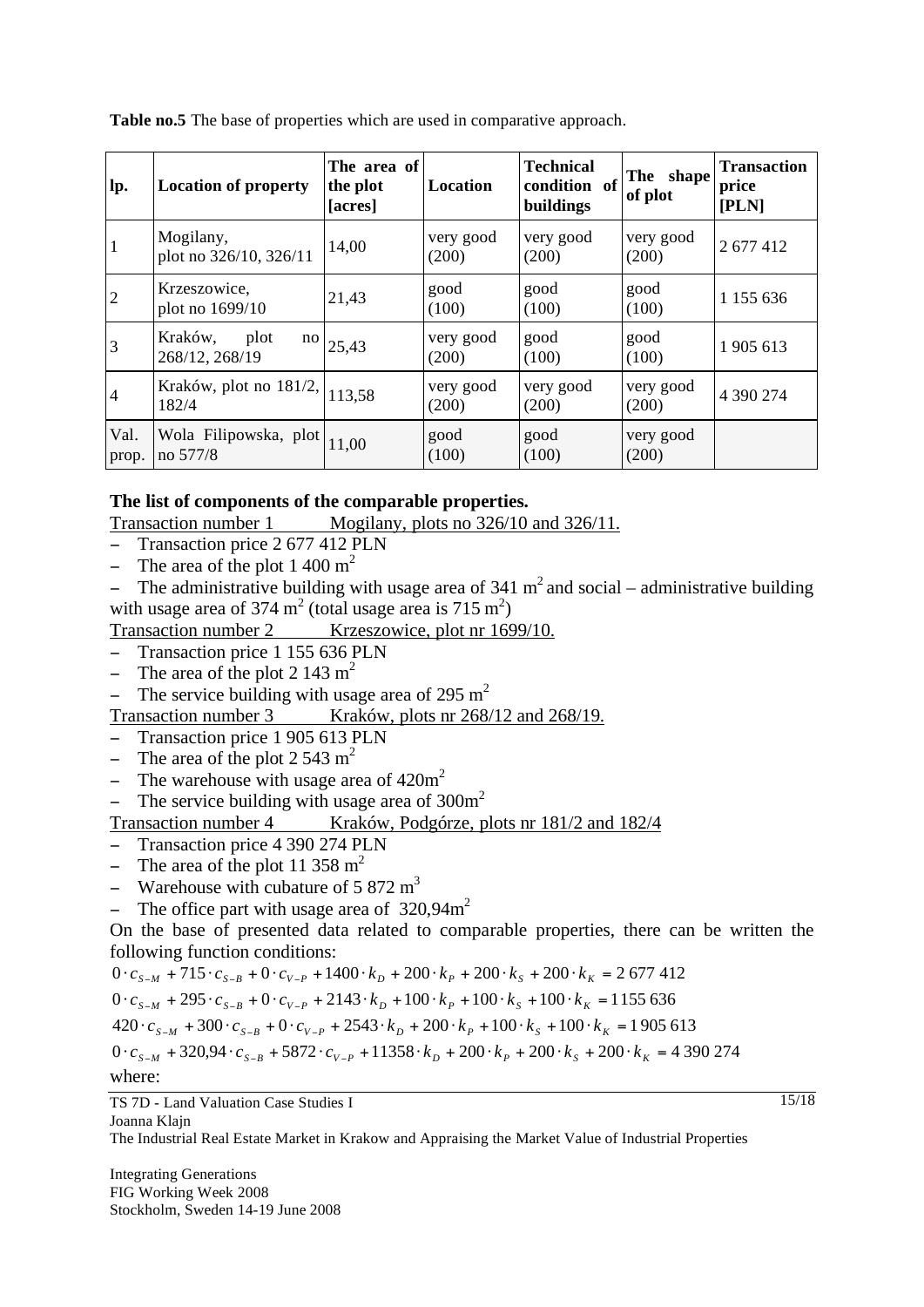$c_{S-M}$  – price indicator for warehouses

 $c_{S-B}$  – price indicator for office buildings

 $c_{V-P}$  – price indicator for productive buildings in relation to cubature

- $k_D$  importance coefficients for *the area of the plot* attribute
- kP importance coefficients for *location* attribute
- kS importance coefficients for *the technical condition of buildings* attribute
- $k_K$  importance coefficients for *the shape of plot* attribute

The analysis of rental market and offered prices of similar properties enable determination of the capitalization rate which equals  $R=0.09$  for warehouse and productive areas and  $R=0.08$ for office areas.

Based on the market information about rental rates for commercial premises, there were predicted unit rents for sold industrial properties.

- For office building  $d_B = 24 PLN/m^2$  *per month*
- For productive hall  $d_p = 3PLN/m^3$  per month
- For warehouse building  $d_M = 11 PLN/m^2$  *per month*

Using the capitalization rate  $R=0.09$  for warehouse and productive building and  $R=0.08$  for office buildings, there were calculated

- For office building  $\tilde{c}_{S-B} = 3600 \, PLN/m^2$
- For productive hall  $\tilde{c}_{K-p} = 400 \, PLN / m^3$
- $-$  For warehouse building  $c_{S-M} = 1400$  *PLN* / *m*

The functions conditions are in the form:

 $0 \cdot \delta_{s-M} + 320,94 \cdot \delta_{s-B} + 5872 \cdot \delta_{v-P} + 11358 \cdot k_D + 200 \cdot k_P + 200 \cdot k_S + 200 \cdot k_K = 4390274 - 3504184$  $420 \cdot \delta_{s-M} + 300 \cdot \delta_{s-B} + 0 \cdot \delta_{v-P} + 2543 \cdot k_D + 200 \cdot k_P + 100 \cdot k_S + 100 \cdot k_K = 1905613 - 1668000$  $0 \cdot \delta_{s-M} + 295 \cdot \delta_{s-B} + 0 \cdot \delta_{v-P} + 2143 \cdot k_D + 100 \cdot k_P + 100 \cdot k_S + 100 \cdot k_K = 1155636 - 1062000$  $0 \cdot \delta_{s-M} + 715 \cdot \delta_{s-B} + 0 \cdot \delta_{v-P} + 1400 \cdot k_D + 200 \cdot k_P + 200 \cdot k_S + 200 \cdot k_K = 2677412 - 2574000$ The matrixes can be written:

$$
\begin{bmatrix} S \end{bmatrix} = \begin{bmatrix} 0 & 715 & 0 \\ 0 & 295 & 0 \\ 420 & 300 & 0 \\ 0 & 320,94 & 5872 \end{bmatrix} \qquad \qquad \begin{bmatrix} 1400 & 200 & 200 & 200 \\ 2143 & 100 & 100 & 100 \\ 2543 & 200 & 100 & 100 \\ 11358 & 200 & 200 & 200 \end{bmatrix}
$$

$$
\begin{bmatrix} \delta \end{bmatrix} = \begin{bmatrix} \delta_{S-M} \\ \delta_{S-B} \\ \delta_{V-P} \end{bmatrix} \qquad [k] = \begin{bmatrix} k_D \\ k_P \\ k_S \\ k_K \end{bmatrix} \qquad [\Delta C] = \begin{bmatrix} 103\ 412 \\ 93\ 636 \\ 237\ 613 \\ 886\ 090 \end{bmatrix}
$$

In the result, there were estimated the following values of random deviations and importance coefficients of attributes: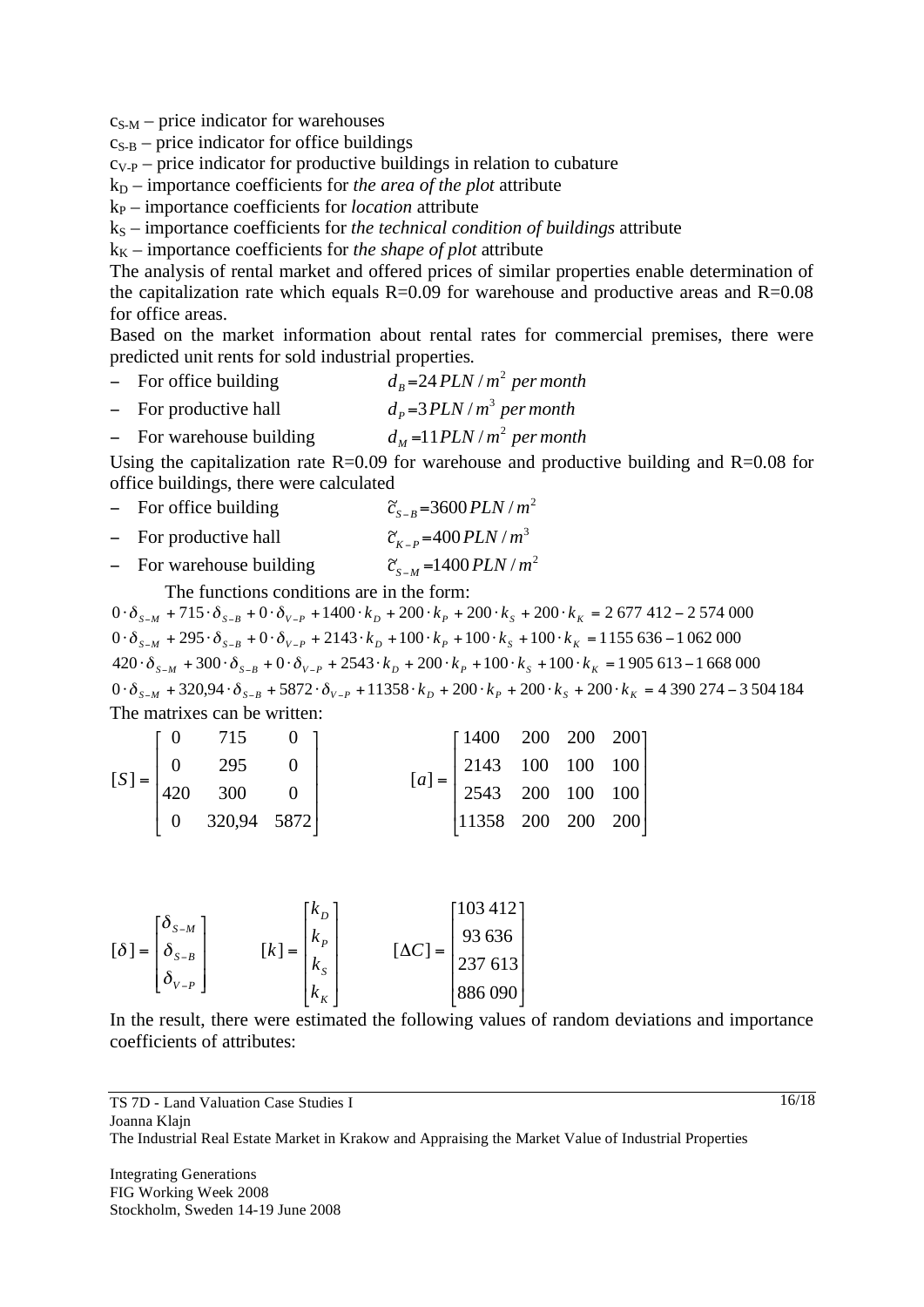$c_{V-P} = 484 \, PLN/m^3$  $c_{S-B} = 3655$  *PLN* /  $m^2$  $c_{S-M} = 1693$  *PLN* /  $m^2$  $\delta_{V-P} = 84;$   $c_{V-P}$  $\delta_{S-B} = 55;$   $c_{S-B}$  $\delta_{S-M} = 293;$   $c_{S-M}$ 

$$
k_p = 31
$$
  
\n
$$
k_p = 80
$$
  
\n
$$
k_s = 10
$$
  
\n
$$
k_k = 10
$$

The variations from random deviations and importance coefficients is equal: 25890 4 2 103562  $\sigma_0^2 = \frac{1000000}{4}$ 

The standard deviation is

$$
\sigma_0 = \sqrt{25890} = 161
$$

The variation matrix of price indicators and importance coefficients has the following values:

|                                                                                                                                                                                 |  |          |        | $\begin{bmatrix} 0,0463 & 0,0404 & -0,0003 & 0,0017 & -0,2036 & 0,0235 & 0,0235 \end{bmatrix}$ |                 |
|---------------------------------------------------------------------------------------------------------------------------------------------------------------------------------|--|----------|--------|------------------------------------------------------------------------------------------------|-----------------|
|                                                                                                                                                                                 |  |          |        | $0,1645 - 0,0010$ $0,0071 - 0,2063 - 0,2159 - 0,2159$                                          |                 |
|                                                                                                                                                                                 |  | (0.0000) | 0,0000 | $0,0013$ $0,0014$ $0,0014$                                                                     |                 |
| $\begin{bmatrix} \text{cov} \end{bmatrix} \begin{bmatrix} [c] \ [k] \end{bmatrix} = 25890 \times \begin{bmatrix} \text{cov} \end{bmatrix}$ / (0,0003 - 0,0089 - 0,0094 - 0,0094 |  |          |        |                                                                                                |                 |
|                                                                                                                                                                                 |  |          |        | $/$ $/$ $/$ $0,9010$ $-0,0505$ $-0,0505$                                                       |                 |
|                                                                                                                                                                                 |  |          |        | $\frac{1}{2}$ / $\frac{1}{2}$ / $\frac{0.9439}{0.9439}$ $\frac{-0.0561}{0.0561}$               |                 |
|                                                                                                                                                                                 |  |          |        |                                                                                                | $\angle$ 0,9439 |

Valuated market value of industrial property is estimated using the following matrix:

$$
\begin{bmatrix} \overline{S} \end{bmatrix} = \begin{bmatrix} 192 & 769 & 0 \end{bmatrix} \qquad \text{i} \qquad \begin{bmatrix} \overline{a} \end{bmatrix} = \begin{bmatrix} 1100 & 100 & 100 & 200 \end{bmatrix}
$$

The market value of industrial property is:

WR = 3 181 378 PLN

The standard deviation of appraised market value is:  $\sigma(WR) = 28071$  *PLN* 

# **7. CONCLUSION**

In the face of globalization and fast economy growth of malopolska region, very important seems to be using the potential that has a Krakow city in the range of various fields of economy. The chance for constant development is gaining new investors, who perceive more often Krakow as an ideal place for their investment plans realization. Significant, in this matter, is creation suitable conditions enable them to start investment projects. In the aspect of industrial properties, the main issues, which make some limitations in this range and should be resolved, are: the lack of local land development plans, not suitable developed technical infrastructure, and long periods of time needed to get all necessary documentations to start the investment.